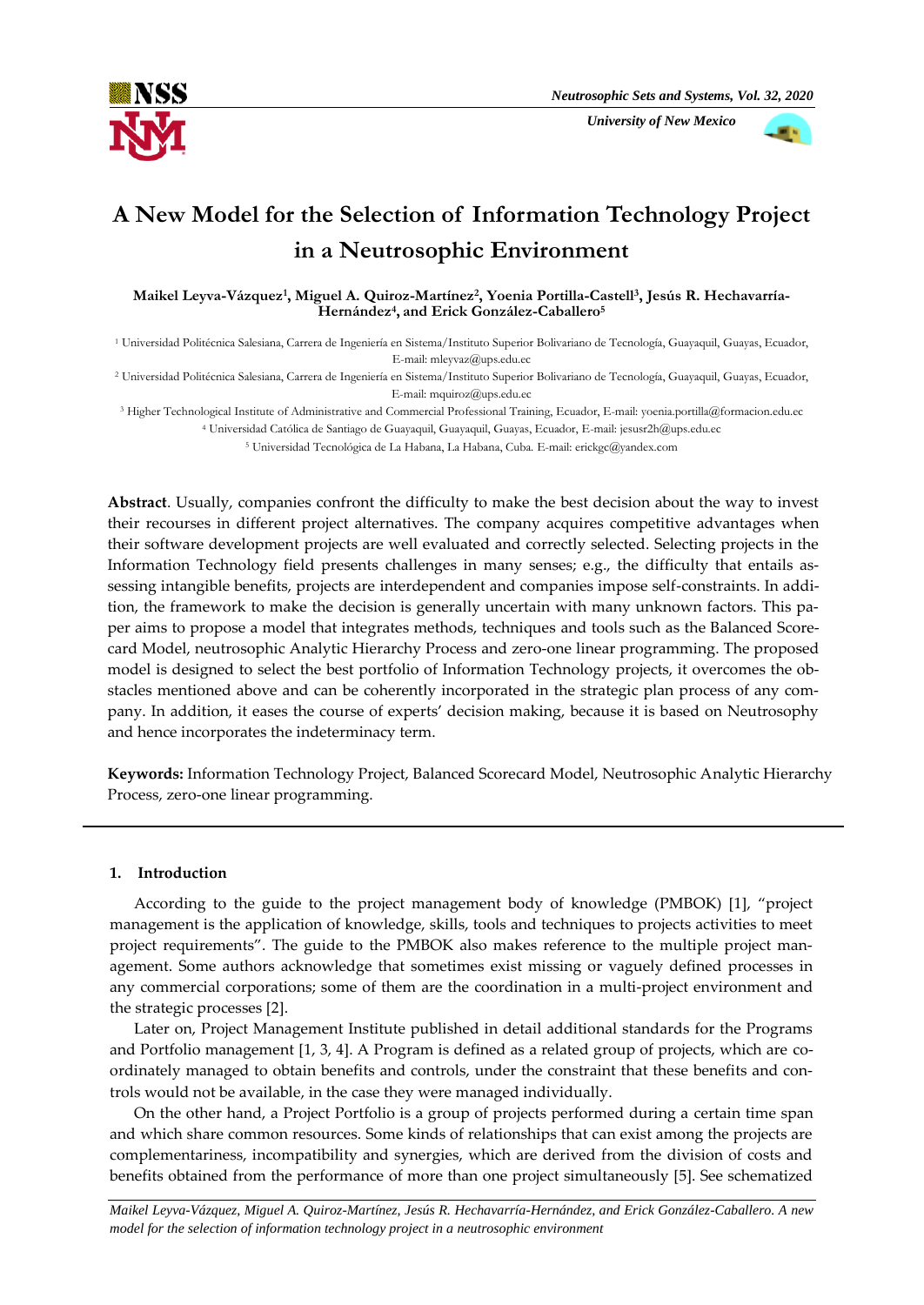#### of an example in Fig. 1.

The foundations of project portfolio management have been developing since the seventies. Its roots can be found in the theory of Harry Markowitz, which deserved the Nobel Prize in Economic Sciences. He shared this award with Merton H. Miller and William F. Sharpe, for their work in the field of financial economics theory. Its basic contribution is the "portfolio choice theory". He proposed a model for the choice of a portfolio of securities in conditions of uncertainty in which it reduced it to a two-dimensional dilemma: the expected income and the variance.

Nevertheless, some authors point out that significant differences exist between the theory of project portfolio management and Markowitz's theory [6, 7].

Four of the six responsibilities in project portfolios management, which were emphasized by Kendall and Rollins, are the following, [8]:

- To determine a suitable combination of projects such that the company's goal could be achieved.
- To attain an adequate balance in the portfolio, where the combination of projects has an adequate balance between risks and rewards, research and development and so on.
- To assess the possible existence of new opportunities for the present portfolio, taking into account the company's capacity for execution.
- To provide information and recommendations for decision makers at every level.



**Figure 1**: Scheme of a possible Portfolio-Program-Project relationship

The project portfolio management is inherently strategic, it is more related to efficacy (to perform the adequate project) than the efficiency (to execute the project correctly). It should avail a framework of work for assessing decisions about to invest, maintain and remove [9].

According to the reports of A. T. Kearney, which is an American global management consulting firm that focuses on strategic and operational CEO-agenda issues, the plan in investment projects have barely changed in enterprises since the 1920s, see [10]. The forthcoming necessities of the company are not forecasted, instead, decision makers assign the budget that they consider sufficient to carry out each project individually, no doubt this is a drawback, see [11, 12]. The second drawback is when decision makers do not identify potential synergies that could exist among the projects and therefore, unexpected increases in project costs could arise.

Kaplan and Norton introduced a framework of work to measure the effectiveness of a company; they called it Balanced Scorecard (BSC). This model integrates four perspectives, namely, financial, customer, business process and learning and growth [13]. Additionally, this is a way to display the strategies inside the company. Particularly, BSC is useful to select measures that guarantee the balance in project portfolios of Information Technologies [6].

The relationship existing between strategy and Project Management is a subject that has consider-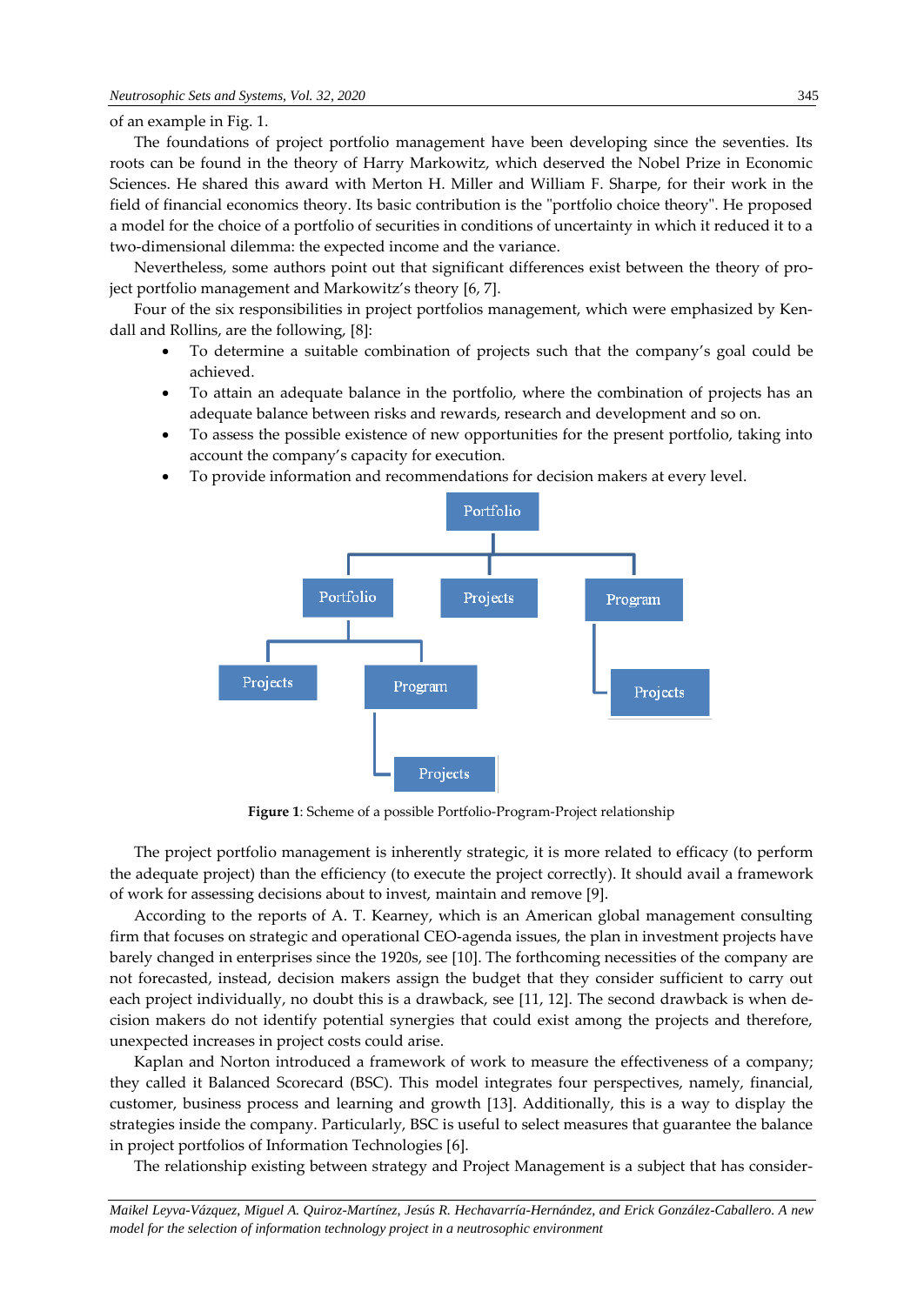ably evolved during the years pass. One example is project portfolio management, consisting of a close relationship that connects strategy with Project Management by selecting and prioritizing those projects which satisfy strategic objectives. Both selection and prioritization are based on criteria that could perfectly coincide with indicators proper of the Balanced Scorecard model designed for this company [5, 8].

The economic importance of Information Technology projects is evident. Frequently, Information Technology projects represent a significant portion of the set of projects inside a company [2]. In the present-day, the hardware is considered as a commodity, whereas software provides the major part of a computational system [14].

Information Technology (IT) management is a subject that has quickly grown since the very near past. Pells in [15] presented the factors which have repercussions on the growth of the IT projects management, they are the following:

- The massive investment in IT all over the world.
- The natural orientation of the project management toward the IT industry.
- The fast change of technologies.
- Failures in IT projects.
- The arrival of the Information Era.
- IT embraces every industry, company and project.

When these factors are taken into consideration as a whole, they conduce to other important trends and developments in the fields of project management, project portfolio management and complex project management.

In this present research, the authors used a balanced scorecard model as a tool to determine the coherence of the project with company's strategy, particularly considering their perspectives. Moreover, the criteria to determine the project feasibility have been included. The proposed model is based on the balanced scorecard model, neutrosophic analytic hierarchy process and zero-one linear programming.

The analytic hierarchy process (AHP) was created by Aczél et al. [16]. It is a well-known multicriteria decision-making technique founded on mathematics and cognitive psychology. This technique has been widely applied to make decisions in complex situations.

Buckley in [17, 18] designed a fuzzy hierarchical analysis, where the crisp decision ratio of the classical AHP is substituted by a fuzzy ratio represented by a trapezoidal membership function. This approach introduces uncertainty and imprecision from the fuzzy viewpoint.

Abdel-Basset et al. in [19] designed a neutrosophic AHP-SWOT model, based on neutrosophic sets, where a neutrosophic set is a part of neutrosophy that studies the origin, nature and scope of neutralities, as well as their interactions with different ideational spectra [20]. The neutrosophy included for the first time the notion of indeterminacy in the fuzzy set theory, which is also part of real-world situations. Neutrosophic AHP permits that experts could express their criteria more realistically, by indicating the truthfulness, falseness and indeterminacy of the decision ratio.

This paper aims to present a new mathematical model to select the best information technology projects. In the first step, a balanced scorecard model is applied to establish the criteria selection. The second stage consists in applying a neutrosophic AHP technique, where crisp weights of project importance are output. During this step neutrosophic triangular numbers and the operations among them are used for calculating. These weights of each project's importance are inputs to the third stage. The third stage consists of a zero-one linear programming model for selecting the best projects that satisfy the feasible constraints.

Hybridizing different Multicriteria Decision-Making (MCDM) methods for creating new project selection models have become recurrent in the literature that is why the model proposed in this paper can also be of interest to researches and decision makers. In [21] the state of the art in project selection problem is studied for 60 papers published in the period from 1980 to 2017 and it is concluded that the most popular techniques to perform hybridizations are the Order of Preference by Similarity to Ideal Solution (TOPSIS) and the analytic hierarchy process / analytic network process followed by the VI-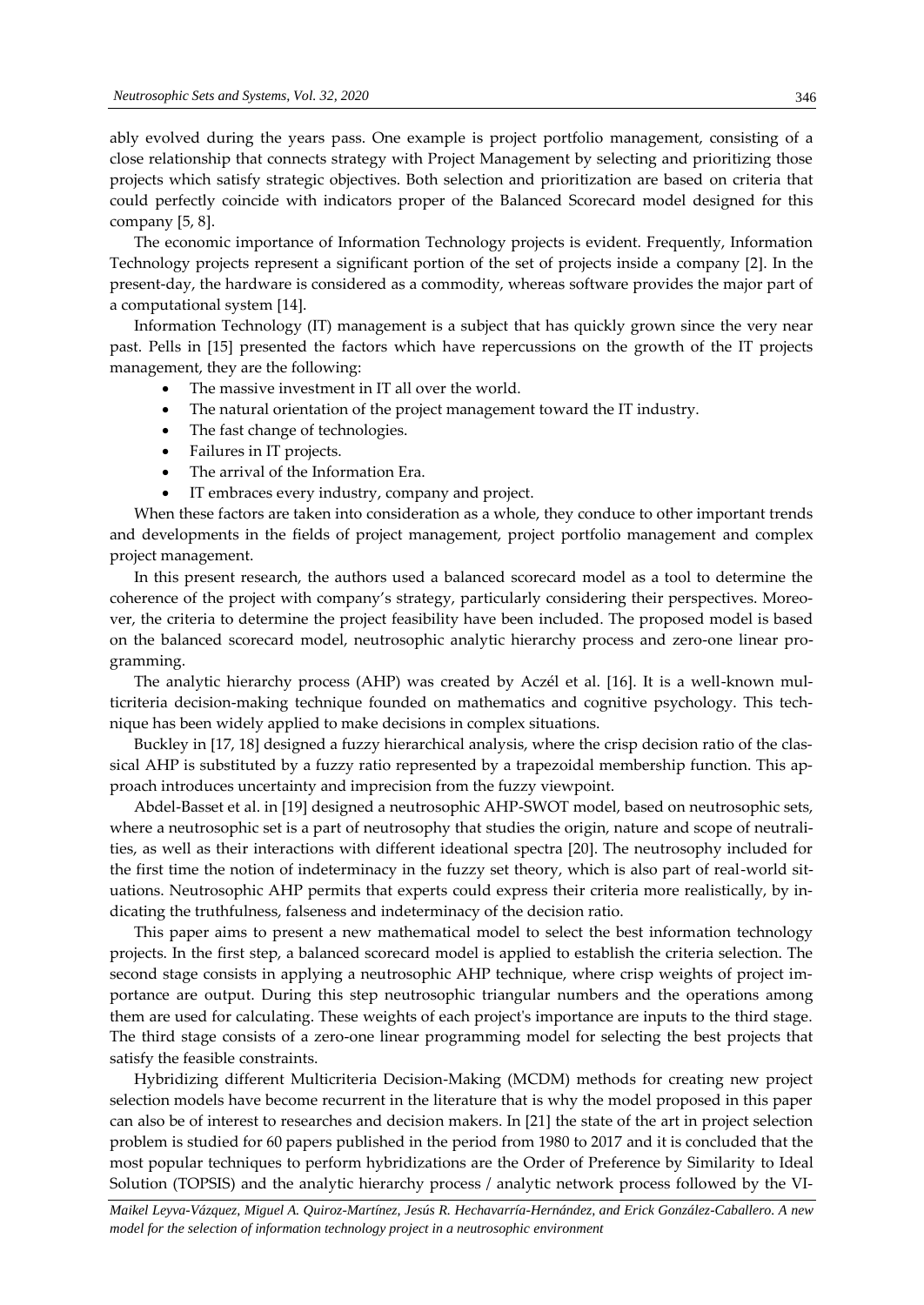KOR method. For example, in [22] the AHP technique is hybridized with PROMETHEE with the goal of urban renewal project selection. Papers in [23-30] introduce the hybridization of methods and techniques of MCDM within the framework of neutrosophy, obtaining more complete models than those based on fuzzy logic theory because uncertainty in decision-making also incorporates indeterminacy.

In addition that the hybridization of MCDM methods seems to be an inexhaustible source of creating new models for project selection, the model proposed in this paper differs from the rest of the similar ones. This is specifically designed to select information technology projects, which is why the Balanced Scorecard is included to guide the managers on which aspects to test in decision-making. BSC is so far infrequent in the published papers on hybridization. The AHP technique avoids bias in decision making due to the use of the consistency index. zero-one linear programming is the tool used to make the final decision, while neutrosophy is used to model the indeterminacy that decision makers might have. Another advantage of the model is that it allows decision makers to rate based on linguistic terms. To the best of the authors' knowledge, this seems to be the first model for selecting information technology projects by using the hybridization of Balanced Scorecard, neutrosophic AHP and zeroone linear programming, where a scale of linguistic terms serves to evaluate.

This paper is distributed as follows; section 2 contains the main theories used as the basis of this document. The proposed mathematical model is developed in section 3. In section 4 the application of the model is illustrated with an example. Section 5 states the conclusions.

## **2 Preliminaries**

This section exposes the theories used to design the model. It is started with part of the theory of the project portfolio. Further, the authors summarize the AHP technique and neutrosophic set theory. Finally, the main concepts of zero-one linear programming are written.

# **2.1 Approaches to Portfolio IT Project**

An important part of IT projects is related to software development. The difference of software development projects with respect to other engineerings, e.g., electronic engineering, is that the former one imposes additional challenges to project management, mainly due to the particular characteristics of software [30] and these characteristics are the following:

- The software is an intangible product.
- The standard software processes do not exist.
- The uniqueness of the large scale projects of software developments.

When a computer product will be developed, or an information system, or any other modifications, in that case, the elaboration of an innovative project is needed for planning and executing the introduction of this product inside the company. Technological innovation projects are elaborated to introduce scientific results obtained from scientific creation. This is related to applied researches, technological developments; and the commercialization of novel technologies, products, systems and processes. This is the final stage in the cycle of science-technology-production [31].

Literature had paid attention to project selection, see [2, 21-34], especially for research and development projects (R&D), see [35, 36]. One main difference exists between IT and (R&D) projects, it is that projects interdependence in the former has elevated importance [1, 3, 4]. Moreover, two IT projects can share identical code sections or hardware.

The project selection process in general, including IT projects, is a very complex process that is influenced by several factors. One key aspect of IT control is the prioritization of investments. Projects have to be assessed as an investment viewpoint, by having as a goal to analyze the project capacity for maximizing the company's value [32].

One of the criteria to approve the start of one project would be to determine its possibility of success and impact; evidently, most companies cannot start simultaneously every project. The project assessment consists of gathering pertinent information in the end to facilitate the project selection process and to determine the value of every project [8, 37]. The closing phases assessment allows us to build a base of knowledge that shall be communicated during the organization's continuous learning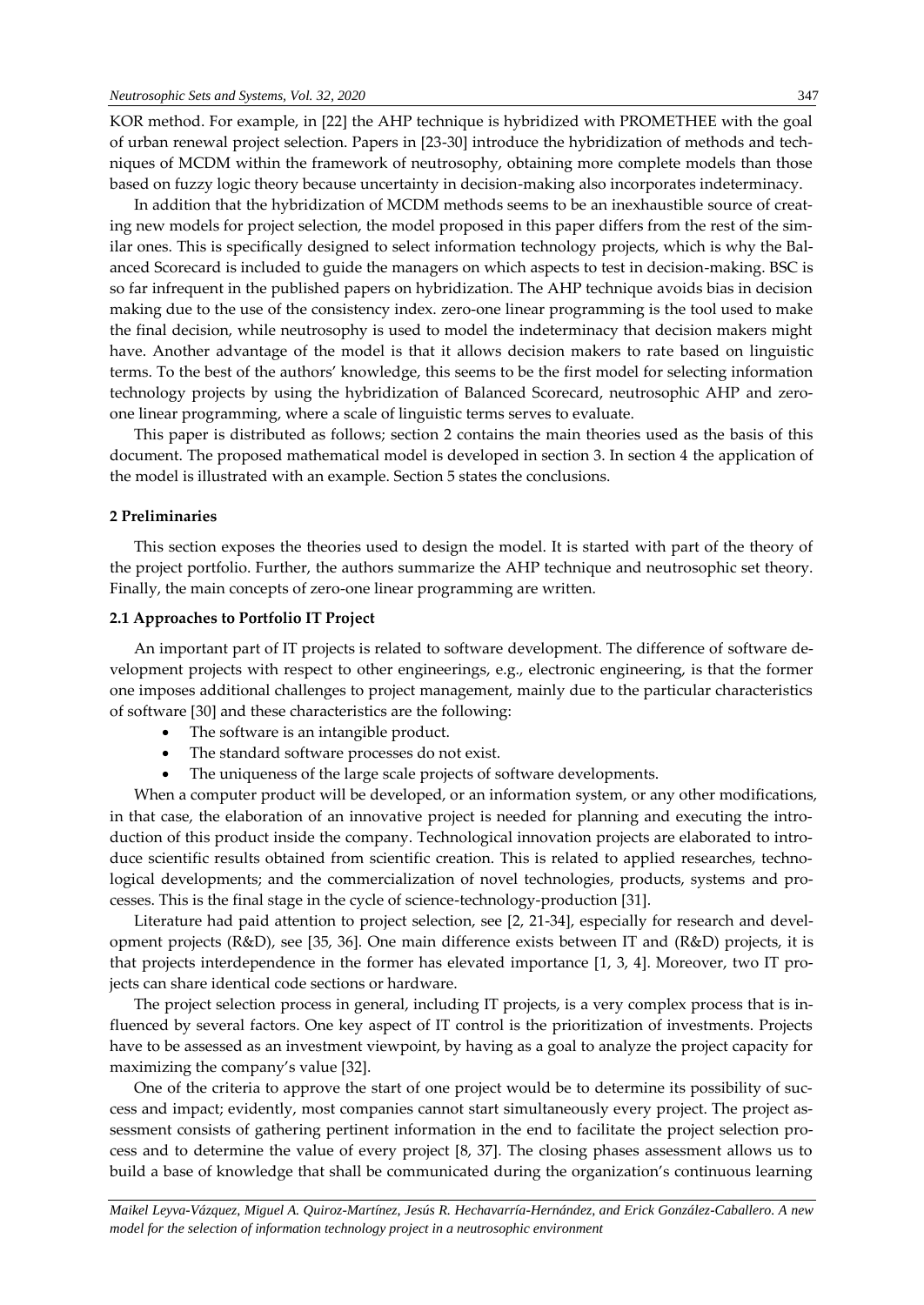[6].

One of the goals in portfolio management is to maximize the portfolio value, by carefully assessing those projects and programs which could be included in the portfolio and also to opportunely exclude those of them which do not fulfill the portfolio strategic objectives [38]. IT portfolio management is basically a selection process to locate resources to develop/maintain those projects that better satisfy strategic objectives [39].

There exist a number of difficulties in evaluating projects. Rebaza points out, referring to computer projects that in most cases the projects are evaluated according to cost-benefit criteria [40]. The task of evaluating projects is not simple and involves many difficulties, some of them are methodological. These difficulties include the following:

- Lack of information availability,
- Lack of qualified staff for evaluation,
- Lack of evaluation processes in the company.
- Use of limited criteria for evaluation.

Project selection methods are used to determine which project the organization will select. Generally, these methods are divided into four major categories according to Bonham, see [5]:

- A. Mathematical programming—Integer programming, linear programming, nonlinear programming, goal programming and dynamic programming
- B. Economic models—IRR, NPV, PB period, ROI, cost-benefit analysis, option pricing theory, the average rate of return and profitability index;
- C. Decision analysis—Multiattribute utility theory, decision trees, risk analysis, analytic hierarchy process, unweighted  $0-1$  factor model, unweighted  $(1 - n)$  factor scoring model and weighted factor scoring model;
- D. Interactive comparative models—Delphi, Q-sort, behavioral decision aids and decentralized hierarchical modeling.

A relatively recent trend in the information technology area is value-based software engineering (VBSE) [41]. VBSE is considered as part of the life cycle of software engineering management activities such as the development of the Business Case, project evaluation, project planning etc, which have so far been considered peripheral. The VBSE aims to guide proposals and solutions based on the maximization of the value provided.

Any decision to construct (or re-engineering) a software system should be guided by its "value" ([42]). Thus, a system brings more "value" to their users if it provides greater benefits, either in terms of return on investment (ROI), social benefits, reduced management costs, strategic advantages, or any other aspect. As can be assumed, the quantification of all these types of benefits is complex [42].

Sometimes intangible benefits, such as learning and opportunity for growth, are the fundamental sources of value. As a result, other indicators to be taken into consideration for investment have emerged. An example of this is the social return on investment [42], which seeks to capture social values by translating social goals into financial and non-financial measures. Kendal and Rolling ([8]) claim that the more projects that are initiated with insufficient resources, the fewer projects that are completed and the longer each project takes to complete. Surveys indicate that companies with the highest number of project selection criteria are associated with better performance ([6]).

Bonham [5] proposes a model for project selection based on three phases, viz., strategic analysis, individual project analysis (maximization) and portfolio selection (balance). He also noted the importance of analyzing the interdependence between projects.

Bergman and Mark ([2]) present a way to issue the problem of project selection using the requirement analysis to better inform each project option. As a project option develops through the selection process, its specification of requirements is detailed and refined. Project requirements provide a better technical, economic and organizational understanding of each project.

Value Measuring Methodology (VMM) ([4]) is a methodology for evaluating and selecting initiatives that offer the greatest benefits. Moreover, Rapid Economic Justification ([39]) is a framework de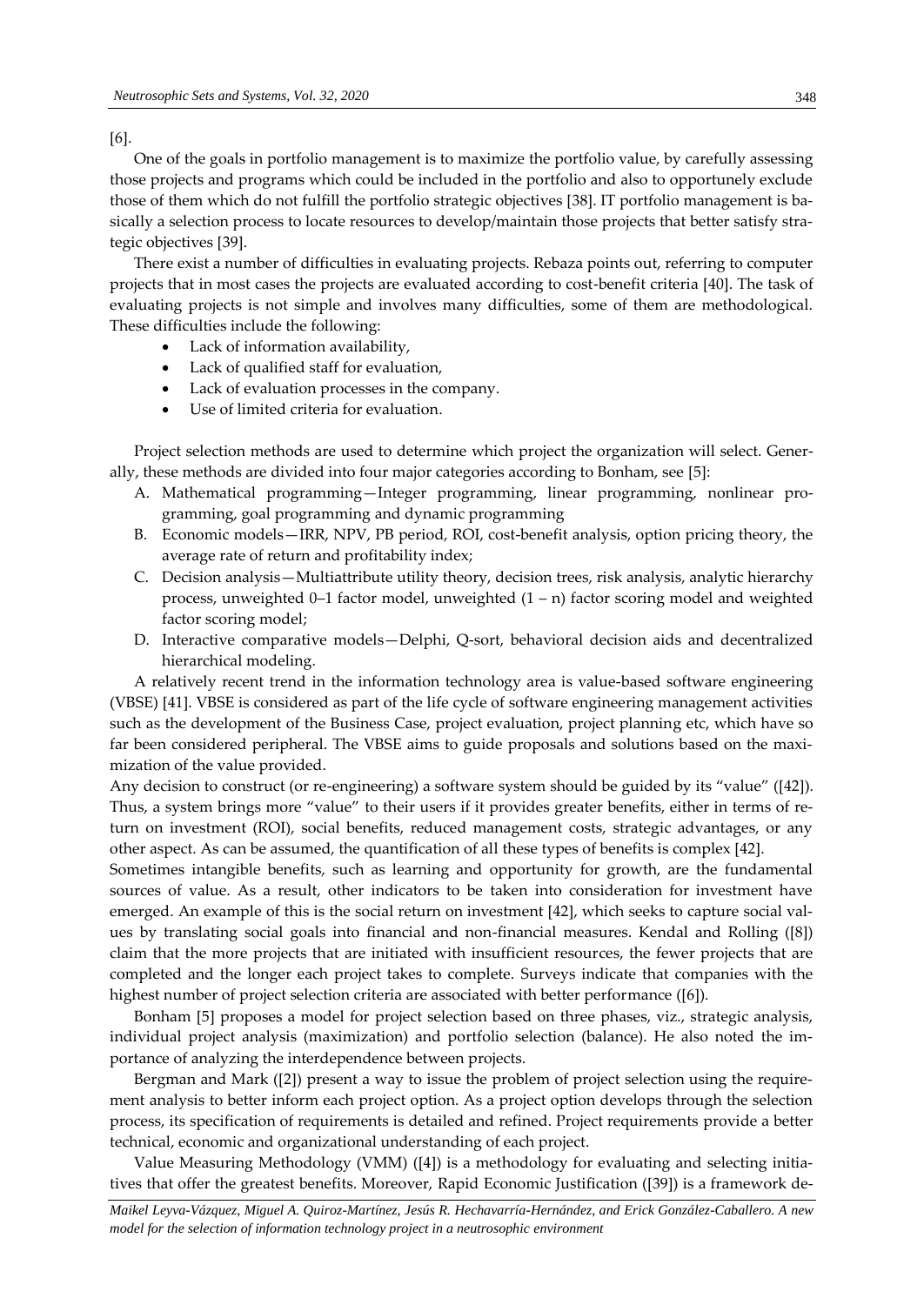veloped by Microsoft to decide the value of investments in information technology.

Wibowo notes that existing approaches present the following limitations, see [43]:

- The inability to deal with the subjectivity and the imprecision of the evaluation processes and the selection of information systems projects.
- Failure to properly manage the multidimensional nature of the problem.
- It is very cognitively demanding for the decision-maker.

The model proposed in this paper overcomes all the difficulties specified above, as can be further seen.

# **2.2 AHP Technique**

AHP consists first in designing a hierarchical structure, where the upper elements are more generic than those situated below. The layer on top contains a single leaf, representing the decision goal, the second layer that connected with the goal emerges as a set of leaves representing the criteria and the followed third layer is containing subcriteria and so on. The last bottom layer of this tree contains leaves representing the alternatives. See, Fig. 2.

Consequently, square matrices represent the expert or experts' decision, containing the pair-wise comparison of criteria, subcriteria or alternatives assessment. Aczél et al. in [16] proposed the scale that they considered is the better to evaluate decisions, as can be seen in Tab. 1.



**Figure 2**: Scheme of a generic tree representing an Analytic Hierarchy Process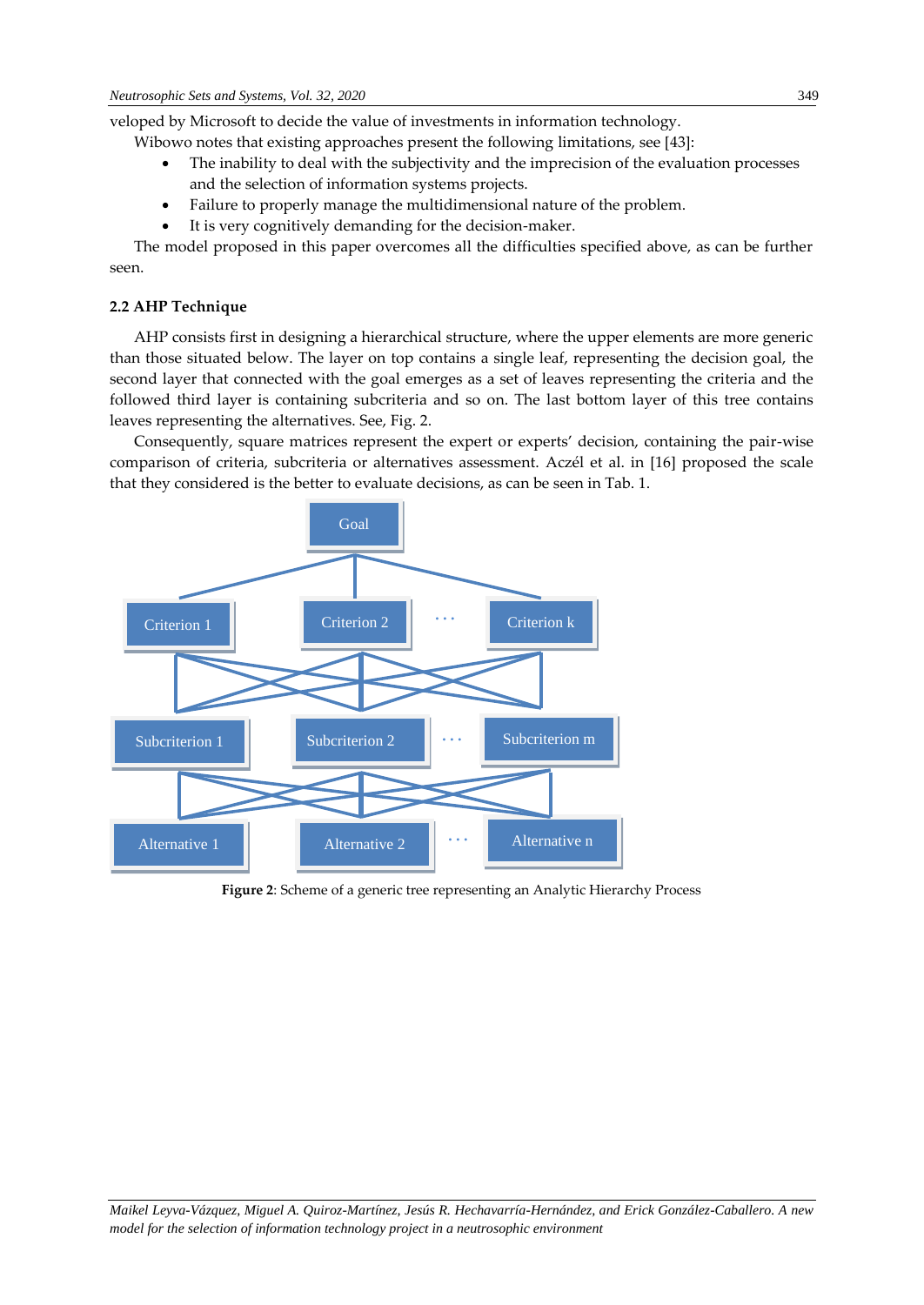| The intensity of im- | <b>Tuber</b> 1. Interiorly of importance according to the etabolear <i>F</i> irin<br>Definition                                                                                                                                            | Explanation                                                                                                  |
|----------------------|--------------------------------------------------------------------------------------------------------------------------------------------------------------------------------------------------------------------------------------------|--------------------------------------------------------------------------------------------------------------|
| portance on an ab-   |                                                                                                                                                                                                                                            |                                                                                                              |
| solute scale         |                                                                                                                                                                                                                                            |                                                                                                              |
| 1                    | Equal importance                                                                                                                                                                                                                           | activities contribute<br>Two<br>equally to the objective                                                     |
| 3                    | Moderate importance of one over an-<br>other                                                                                                                                                                                               | Experience and judgment<br>moderately favor one activity<br>over another                                     |
| 5                    | Essential or strong importance                                                                                                                                                                                                             | Experience and judgment<br>strongly favor one activity<br>over another                                       |
| 7                    | Very strong importance                                                                                                                                                                                                                     | Activity is strongly favored<br>and its dominance demon-<br>strated in practice                              |
| 9                    | Extreme importance                                                                                                                                                                                                                         | The evidence favoring one ac-<br>tivity over another is of the<br>highest possible order of af-<br>firmation |
| 2, 4, 6, 8           | Intermediate values between the two<br>adjacent judgments.                                                                                                                                                                                 | When comprise is needed                                                                                      |
| Reciprocals          | If activity <i>i</i> has one of the above numbers assigned to it when compared<br>with activity <i>j</i> , i.e., number $a \in \{1,2,\dots,9\}$ , then <i>j</i> has the reciprocal val-<br>ue when compared with $i$ , i.e., value $1/a$ . |                                                                                                              |

**Table 1:** Intensity of importance according to the classical AHP

On the other hand, Aczél et al. established that the *Consistency Index* (CI) should depend on  $\lambda_{\text{max}}$ , the maximum eigenvalue of the matrix. They defined the equation CI =  $\frac{\lambda_{\text{max}} - n}{n-1}$  $\frac{\text{max}}{\text{n}-1}$ , where n is the order of the matrix. Additionally, they defined the *Consistency Ratio* (CR) with equation CR = CI/RI, where the Random Index or RI is given in Tab. 2.

| Table 2: RI associated with every order. |  |  |  |
|------------------------------------------|--|--|--|
|------------------------------------------|--|--|--|

| Order<br>(n) |  |            |           |   |              |      |            |      | ΙU   |
|--------------|--|------------|-----------|---|--------------|------|------------|------|------|
| $_{\rm RI}$  |  | 片つ<br>∪.∪∠ | QQ<br>∪.∪ | . | つら<br>ن کے ب | ⊥.∪∪ | Δſ<br>1.IV | 1.45 | 1.49 |

Each RI value is an average random consistency index computed for  $n \leq 10$  for very large samples. Randomly generated reciprocal matrices were created using the scale 1/9, 1/8, …,1/2, …, 8, 9 and the average of their eigenvalues were calculated. This average is used to form the RI.

If CR<10% it is considered that experts' evaluation is consistent enough and hence, proceed to use AHP.

AHP aims to score criteria, subcriteria and alternatives and to rank every alternative according to these scores.

AHP can also be used in group assessment. In such a case, the final value is calculated by the weighted geometric mean, which satisfies the inverse requirements [44], see Eq. 1 and 2. The weights are utilized to measure the importance of each expert's criteria, where some factors are taken into consideration like expert's authority, knowledge, effort, among others

$$
\overline{\mathbf{x}} = \left(\prod_{i=1}^{n} \mathbf{x}_i^{w_i}\right)^{1} / \sum_{i=1}^{n} w_i
$$
\n<sup>(1)</sup>

If  $\sum_{i=1}^{n} w_i = 1$ , i.e., when expert's weights sum one, Eq. 1 transforms in Eq. 2,

$$
\overline{\mathbf{x}} = \prod_{i=1}^{n} \mathbf{x}_{i}^{w_{i}}
$$
 (2)

## **2.3 Neutrosophic sets**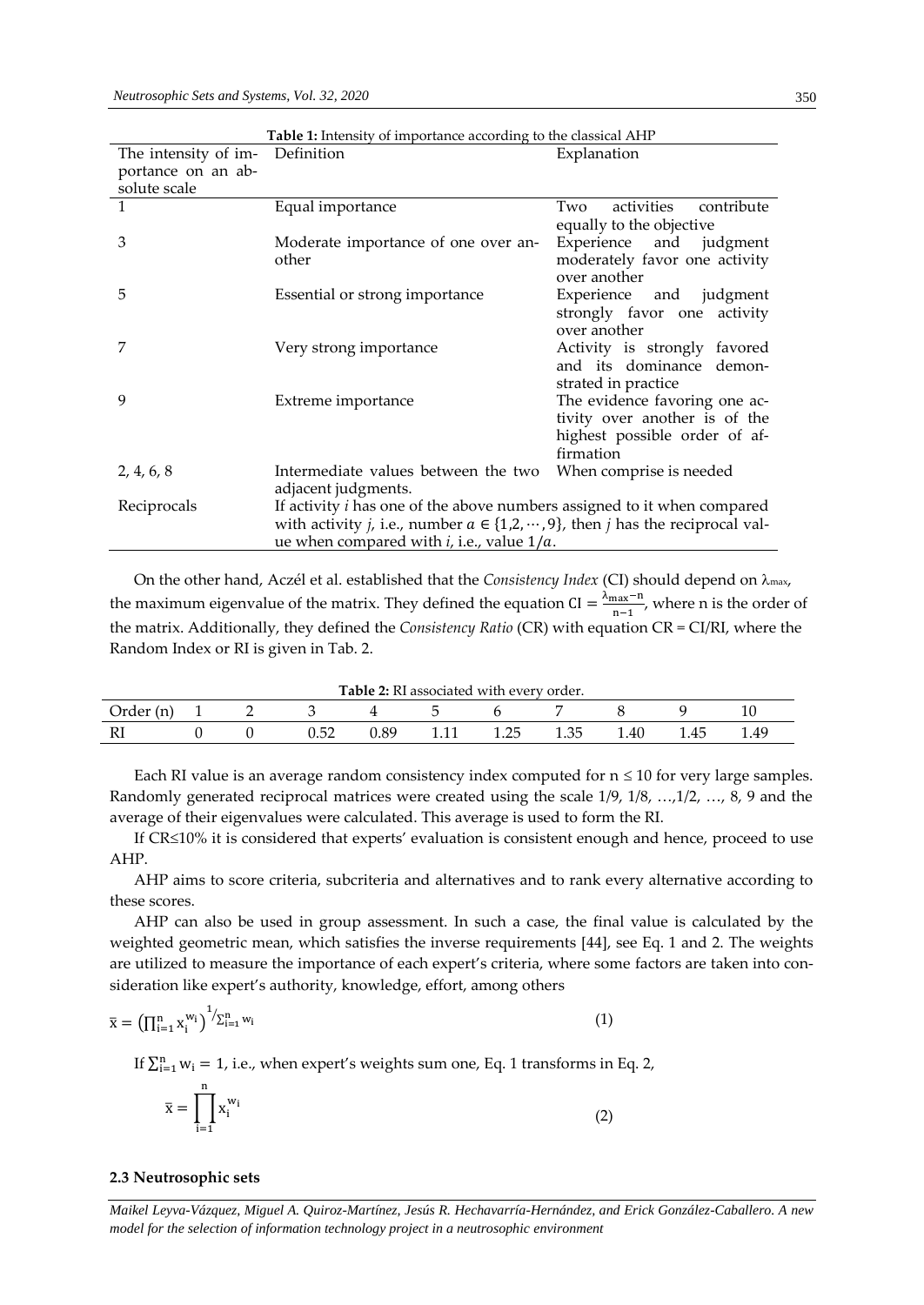Neutrosophic sets extend classical sets, fuzzy sets and intuitionistic fuzzy sets.. Fuzzy set models are based on the degree of membership of an element to a set. It has been applied in many areas of knowledge, including decision making.

Fuzzy set theory was introduced by Lotfi A. Zadeh for the first time at 1965. A fuzzy set consists of the following manners [45, 46]:

Given a Universe of Discourse U containing a set of objects and A being its subset, a membership function is a function  $T_A: U\rightarrow [0, 1]$ , defined for every  $x\in U$ , where  $T_A(x)$  is the degree of truth for which  $x$  belongs to A.

The intuitionistic fuzzy set theory was introduced by Krassimir T. Atanassov at 1986. An intuitionistic fuzzy set is defined by two membership functions,  $T_A$  meaning that x belongs to U and  $F_A$  meaning that x does not belong to A. They must satisfy the restriction  $T_A(x) + F_A(x) \leq 1$ , [47].

On the other hand, Neutrosophic set includes a third membership function IA, meaning indeterminacy. Thus, a neutrosophic set is a triple of membership functions, T<sub>A</sub>, I<sub>A</sub> and F<sub>A</sub> with no restriction. The inclusion of indeterminacy is a contribution made by Florentin Smarandache [20], which agreed that neutrality and ignorance are also part of the uncertainty. Moreover, he accepts the possibility that truthfulness, indeterminacy and falseness can be simultaneously maximal. Also, he uses the idea of non-standard analysis of Abraham Robinson and he utilizes hyperreal numbers in calculations.

Let us define formally the concept of neutrosophic set.

**Definition 2.3.1**([20]): The neutrosophic set N is characterized by three membership functions, which are the truth-membership function T<sub>A</sub>, indeterminacy-membership function I<sub>A</sub> and falsitymembership function  $FA$ , where U is the Universe of Discourse and  $\forall x \in U$  ,  $T_A(x)$ ,  $I_A(x)$ ,  $F_A(x) \subseteq ]\,0,1^+[$  and  $\int 0 \le \inf T_A(x) + \inf I_A(x) + \inf F_A(x) \le \sup T_A(x) + \sup I_A(x) + \int$ sup  $F_A(x) \leq 3^+$ .

See that according to the definition,  $T_A(x)$ ,  $I_A(x)$  and  $F_A(x)$  are real standard or non-standard subsets of  $]$ <sup>-0</sup>, 1<sup>+</sup>[ and hence,  $T_A(x)$ ,  $I_A(x)$  and  $F_A(x)$  can be subintervals of [0, 1].<sup>-0</sup> and 1<sup>+</sup> belong to the set of hyperreal numbers.

**Definition 2.3.2**([20]): The Single Valued Neutrosophic Set (SVN) N over U is  $A = \{\leq$  $x, T_A(x), I_A(x), F_A(x) > : x \in U$ , where TA:U $\rightarrow$ [0, 1], IA:U $\rightarrow$ [0, 1] and FA:U $\rightarrow$ [0, 1]. 0  $\le T_A(x) + I_A(x) + I_A(x)$  $F_A(x) \leq 3$ .

The Single Valued Neutrosophic (SVN) number is symbolized by

 $N = (t, i, f)$ , such that  $0 \le t$ , i,  $f \le 1$  and  $0 \le t + i + f \le 3$ .

**Definition 3.2.3 (**[19, 48]): The single valued triangular neutrosophic number,

 $\tilde{a} = \langle (a_1, a_2, a_3); \alpha_{\tilde{a}}, \beta_{\tilde{a}}, \gamma_{\tilde{a}} \rangle$ , is a neutrosophic set on ℝ, whose truth, indeterminacy and falsity membership functions are defined as follows:

$$
T_{\tilde{a}}(x) = \begin{cases} \alpha_{\tilde{a}\left(\frac{x-a_1}{a_2-a_1}\right), & a_1 \le x \le a_2\\ \alpha_{\tilde{a}, & x=a_2\\ \alpha_{\tilde{a}\left(\frac{a_3-x}{a_3-a_2}\right), & a_2 < x \le a_3\\ 0, & \text{otherwise} \end{cases} \tag{3}
$$

$$
I_{\tilde{a}}(x) = \begin{cases} \frac{(a_2 - x + \beta_{\tilde{a}}(x - a_1))}{a_2 - a_1}, & a_1 \le x \le a_2\\ \beta_{\tilde{a}}, & x = a_2\\ \frac{(x - a_2 + \beta_{\tilde{a}}(a_3 - x))}{a_3 - a_2}, & a_2 < x \le a_3\\ 1, & \text{otherwise} \end{cases} \tag{4}
$$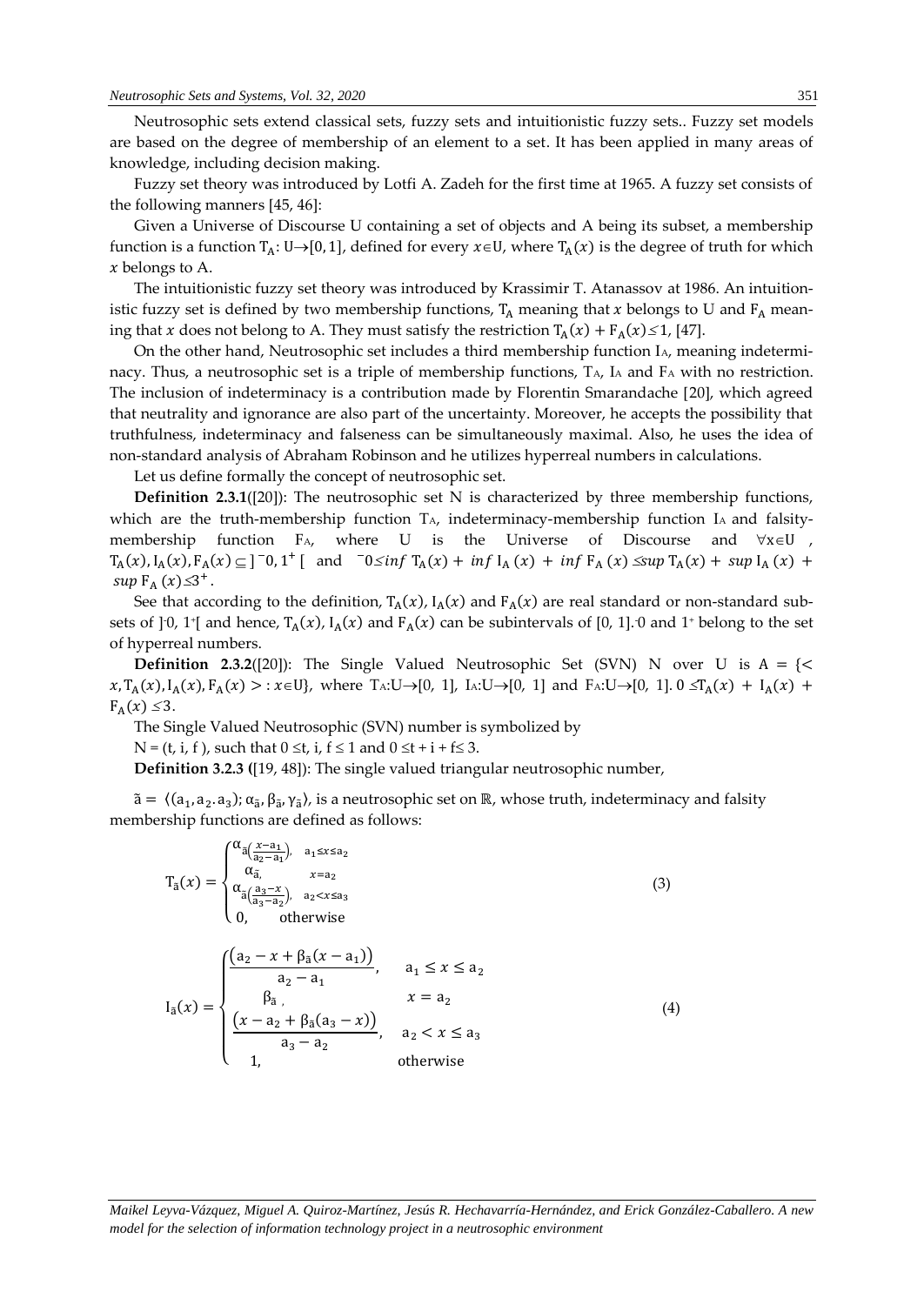$$
F_{\tilde{a}}(x) = \begin{cases} \frac{(a_2 - x + \gamma_{\tilde{a}}(x - a_1))}{a_2 - a_1}, & a_1 \le x \le a_2\\ \frac{\gamma_{\tilde{a}}}{\gamma_{\tilde{a}}}, & x = a_2\\ \frac{(x - a_2 + \gamma_{\tilde{a}}(a_3 - x))}{a_3 - a_2}, & a_2 < x \le a_3\\ 1, & \text{otherwise} \end{cases} \tag{5}
$$

Where  $\alpha_{\tilde{a}}, \beta_{\tilde{a}}, \gamma_{\tilde{a}} \in [0,1]$ ,  $a_1, a_2, a_3 \in \mathbb{R}$  and  $a_1 \le a_2 \le a_3$ .

**Definition 2.3.4** ([19, 48]): Given  $\tilde{a} = \langle (a_1, a_2, a_3); \alpha_{\tilde{a}}, \beta_{\tilde{a}}, \gamma_{\tilde{a}} \rangle$  and  $\tilde{b} = \langle (b_1, b_2, b_3); \alpha_{\tilde{b}}, \beta_{\tilde{b}}, \gamma_{\tilde{b}} \rangle$  two single-valued triangular neutrosophic numbers and  $\lambda$  any non-null number in the real line. Then, the following operations are defined:

- 1. Addition:  $\tilde{a} + \tilde{b} = \langle (a_1 + b_1, a_2 + b_2, a_3 + b_3) ; \alpha_{\tilde{a}} \wedge \alpha_{\tilde{b}}, \beta_{\tilde{a}} \vee \beta_{\tilde{b}}, \gamma_{\tilde{a}} \vee \gamma_{\tilde{b}} \rangle$
- 2. Subtraction:  $\tilde{a} \tilde{b} = \langle (a_1 b_3, a_2 b_2, a_3 b_1) ; \alpha_{\tilde{a}} \wedge \alpha_{\tilde{b}}, \beta_{\tilde{a}} \vee \beta_{\tilde{b}}, \gamma_{\tilde{a}} \vee \gamma_{\tilde{b}} \rangle$
- 3. Inversion:  $\tilde{a}^{-1} = \langle (a_3^{-1}, a_2^{-1}, a_1^{-1}); \alpha_{\tilde{a}}, \beta_{\tilde{a}}, \gamma_{\tilde{a}} \rangle$ , where  $a_1, a_2, a_3 \neq 0$ .
- 4. Multiplication by a scalar number:  $λ$  $\tilde{a}$  =  $\langle (\lambda a_1, \lambda a_2, \lambda a_3); \alpha_{\tilde{a}}, \beta_{\tilde{a}}, \gamma_{\tilde{a}} \rangle$  $\lambda > 0$  $\langle (\lambda a_3, \lambda a_2, \lambda a_1); \alpha_{\tilde{a}}, \beta_{\tilde{a}}, \gamma_{\tilde{a}}$  $\lambda < 0$
- 5. Division of two triangular neutrosophic numbers:

$$
\frac{\tilde{a}}{\tilde{b}}=\begin{cases}\langle\Big(\frac{a_1}{b_3},\frac{a_2}{b_2},\frac{a_3}{b_1}\Big);\alpha_{\tilde{a}}\wedge\alpha_{\tilde{b}},\beta_{\tilde{a}}\vee\beta_{\tilde{b}},\gamma_{\tilde{a}}\vee\gamma_{\tilde{b}}\rangle,a_3>0\ and\ b_3>0\\\langle\Big(\frac{a_3}{b_3},\frac{a_2}{b_2},\frac{a_1}{b_1}\Big);\alpha_{\tilde{a}}\wedge\alpha_{\tilde{b}},\beta_{\tilde{a}}\vee\beta_{\tilde{b}},\gamma_{\tilde{a}}\vee\gamma_{\tilde{b}}\rangle,a_3<0\ and\ b_3>0\\\langle\Big(\frac{a_3}{b_1},\frac{a_2}{b_2},\frac{a_1}{b_3}\Big);\alpha_{\tilde{a}}\wedge\alpha_{\tilde{b}},\beta_{\tilde{a}}\vee\beta_{\tilde{b}},\gamma_{\tilde{a}}\vee\gamma_{\tilde{b}}\rangle,a_3<0\ and\ b_3<0\end{cases}
$$

6. Multiplication of two triangular neutrosophic numbers:

$$
\tilde{a}\tilde{b} = \begin{cases} \langle (a_1b_1, a_2b_2, a_3b_3); \alpha_{\tilde{a}} \wedge \alpha_{\tilde{b}}, \beta_{\tilde{a}} \vee \beta_{\tilde{b}}, \gamma_{\tilde{a}} \vee \gamma_{\tilde{b}} \rangle, & a_3 > 0 \text{ and } b_3 > 0 \\ \langle (a_1b_3, a_2b_2, a_3b_1); \alpha_{\tilde{a}} \wedge \alpha_{\tilde{b}}, \beta_{\tilde{a}} \vee \beta_{\tilde{b}}, \gamma_{\tilde{a}} \vee \gamma_{\tilde{b}} \rangle, & a_3 < 0 \text{ and } b_3 > 0 \\ \langle (a_3b_3, a_2b_2, a_1b_1); \alpha_{\tilde{a}} \wedge \alpha_{\tilde{b}}, \beta_{\tilde{a}} \vee \beta_{\tilde{b}}, \gamma_{\tilde{a}} \vee \gamma_{\tilde{b}} \rangle, & a_3 < 0 \text{ and } b_3 < 0 \end{cases}
$$

Where ∧ is a t-norm and ∨ is a t-conorm.

### **2.4 Zero-one linear programming**

A zero-one linear programming theory solves problems like the following:

Max(Min)  $f(x) = c_1x_1 + c_2x_2 + \cdots + c_lx_l$ 

Subject to:  $x_i \in B$ 

Where,  $\boldsymbol{x} = (x_1, x_2, ..., x_l)^T$ ,  $x_i \in \{0, 1\}$  and  $c_i \in \mathbb{R}$ ,  $i = 1, 2, ..., I$ ; B is the feasible set of solutions. B can be defined with equalities like  $Ax = b$ , inequalities like  $Ax \leq b$  or  $Ax \geq b$ , a combination of them, or simply an empty set. Where A is an mxI matrix and b is an m-column vector.

(6)

This theory solves decision problems, where only two alternatives exist, 1 represents to make the decision and 0 to not make the decision.

Zero-one linear programming problems are part of the Integer programming problems, when  $x_i \in$ ℤ. Despite their seeming simplicity, these problems are NP-complete [49, 50], thus, a good universal algorithm cannot be found to solve them during a rational time of execution. This subject is out of the scope of this paper.

To solve the zero-one linear programming problem let us consider the following equivalent problem:

Max  $f(x) = c_1x_1 + c_2x_2 + \cdots + c_lx_l$ Subject to:  $x_i \in B$ Where,  $\bm{x} = (x_1, x_2, ..., x_l)^T$ ,  $x_i \in \mathbb{Z}$ ,  $x_i \leq 1$  and  $c_i \in \mathbb{R}$ ,  $i = 1, 2, ..., I$ .

# **3 Neutrosophic model for IT project assessment**

The model consists of three main processes, criteria selection, assessment and project portfolio selection. These processes are integrated by means of a Balanced Scorecard Model (BSC), a Neutrosophic Analytic Hierarchy Process (NAHP) and zero-one linear programming, see Fig. 3.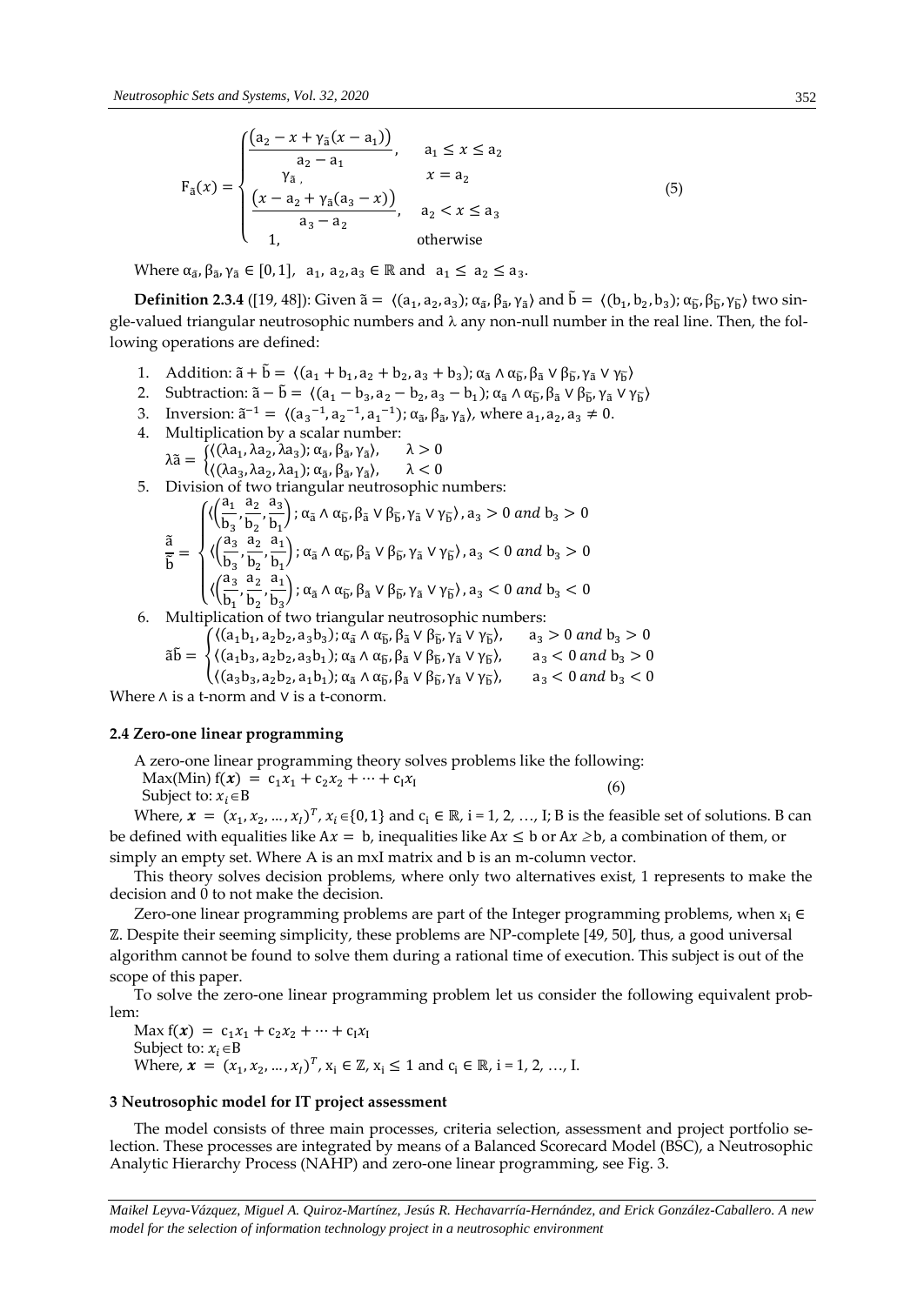

**Figure 3**: General structure of the model

The first step is to identify a potential group of projects. Next, a criteria selection is made. Some possible criteria are schematized in Fig. 4. This step is based on the BSC, which is an unusual tool for use in project selection. This tool could be incorporated because the proposed model is designed to solve the specific problem of information technology project selection. Fig. 4 can serve as a guide for decision makers on which aspects are the most important for evaluating information technology projects. The second stage of the model is to apply the NAHP. The proposed linguistic scale is based on triangular neutrosophic numbers summarized in Tab. 3, according to the scale defined in [19].

The hybridization of AHP with neutrosophic set theory was used in [19]. This is a more flexible approach to a model of uncertainty in decision making. The indeterminacy is an essential component to be assumed in real-world organizational decisions.

The neutrosophic pair-wise comparison matrix is defined in Eq. 7.

$$
\widetilde{A} = \begin{bmatrix} \widetilde{1} & \widetilde{a}_{12} & \cdots & \widetilde{a}_{1n} \\ \vdots & & \ddots & \vdots \\ \widetilde{a}_{n1} & \widetilde{a}_{n2} & \cdots & \widetilde{1} \end{bmatrix}
$$
\n(7)

 $\widetilde{A}$  satisfies the condition  $\widetilde{a}_{ji} = \widetilde{a}_{ij}^{-1}$ , according to the inversion operator defined in Def. 4.

Abdel-Basset et al. in [19] defined two indices to convert a neutrosophic triangular number in a crisp number. Eqs. 8 and 9 indicate the score and the accuracy respectively as follow:

$$
S(\tilde{a}) = \frac{1}{8} [a_1 + a_2 + a_3](2 + \alpha_{\tilde{a}} - \beta_{\tilde{a}} - \gamma_{\tilde{a}})
$$
  
\n
$$
A(\tilde{a}) = \frac{1}{8} [a_1 + a_2 + a_3](2 + \alpha_{\tilde{a}} - \beta_{\tilde{a}} + \gamma_{\tilde{a}})
$$
\n(9)



**Figure 4**: Example of possible project selection criteria

*Maikel Leyva-Vázquez, Miguel A. Quiroz-Martínez, Jesús R. Hechavarría-Hernández, and Erick González-Caballero. A new model for the selection of information technology project in a neutrosophic environment*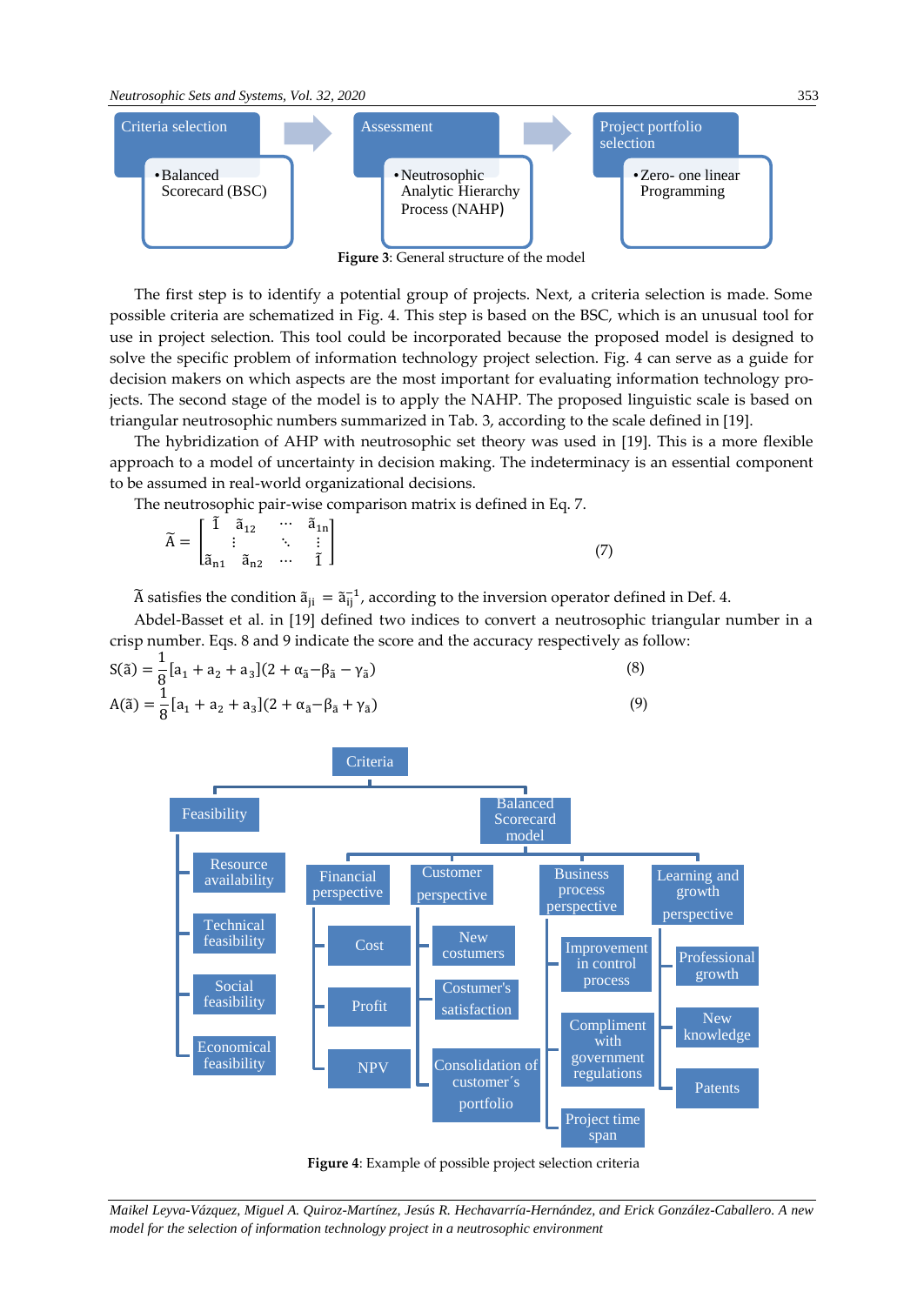|                | <b>Tuble</b> 6, Ticket et al. 5 searc translated to a heathologine trainganal searc. |                                                           |
|----------------|--------------------------------------------------------------------------------------|-----------------------------------------------------------|
| Original scale | Definition                                                                           | Neutrosophic Triangular Scale                             |
|                | Equally influential                                                                  | $\tilde{1} = \langle (1,1,1); 0.50, 0.50, 0.50 \rangle$   |
|                | Slightly influential                                                                 | $\tilde{3} = \langle (2,3,4); 0.30, 0.75, 0.70 \rangle$   |
| 5              | Strongly influential                                                                 | $\tilde{5} = \langle (4, 5, 6); 0.80, 0.15, 0.20 \rangle$ |
|                | Very strongly influential                                                            | $\tilde{7} = \langle (6, 7, 8); 0.90, 0.10, 0.10 \rangle$ |
|                | Absolutely influential                                                               | $\tilde{9} = \langle (9, 9, 9); 1.00, 1.00, 1.00 \rangle$ |
| 2, 4, 6, 8     | Sporadic values between two close                                                    | $\tilde{2} = \langle (1, 2, 3); 0.40, 0.65, 0.60 \rangle$ |
|                | scales                                                                               | $\tilde{4} = \langle (3, 4, 5); 0.60, 0.35, 0.40 \rangle$ |
|                |                                                                                      | $\tilde{6} = \langle (5, 6, 7); 0.70, 0.25, 0.30 \rangle$ |
|                |                                                                                      | $\tilde{8} = \langle (7,8,9); 0.85, 0.10, 0.15 \rangle$   |

**Table 3:** Aczél et al.'s scale translated to a neutrosophic triangular scale.

Suppose that the criteria in Fig. 4 and the neutrosophic triangular scale in Table 3 are given, then the steps to apply the NAHP are as follow:

- 1. To design an AHP tree. This contains the selected criteria, subcriteria and alternatives from the first stage.
- 2. To create the matrices per level from the AHP tree, according to experts' criteria expressed in neutrosophic triangular scales and respecting the matrix scheme in Eq. 7.
- 3. To evaluate the consistency of these matrices. Abdel-Basset et al. make reference to Buckley, who demonstrated that if the crisp matrix  $A = [a_{ij}]$  is consistent, then the neutrosophic matrix  $\tilde{A} = [\tilde{a}_{ij}]$ is consistent.
- 4. To follow the other steps of a classical AHP. Here, operations among neutrosophic triangular numbers substitute equivalent operations among crisp numbers in classical AHP.
- 5. The results obtained from step 4 are the project weights expressed in form of neutrosophic triangular numbers. Now, Eq. 8 is applied to convert,  $w_1$ ,  $w_2$ , ..., $w_n$  to crisp weights.
- 6. If more than one expert make the assessment, then  $w_1$ ,  $w_2$ , ..., $w_n$  are replaced by  $\overline{w}_1$ ,  $\overline{w}_2$ ,  $\cdots$ ,  $\overline{w}_n$ , which are their corresponding weighted geometric mean values, see Eq.1. and Eq. 2.

The obtained weights are not necessarily expressed in normal form, accordingly, there exists the choice to calculate equivalent normalized weights  $w'_1, w'_2, \dots, w'_n$  or  $\overline{w}'_1, \overline{w}'_2, \dots, \overline{w}'_n$ , such that  $\sum_{i=1}^n w'_i = 1$ or  $\sum_{i=1}^{n} \overline{w}_i' = 1$ . The precedent algorithm can be seen in the form of a flow chart in Fig. 5.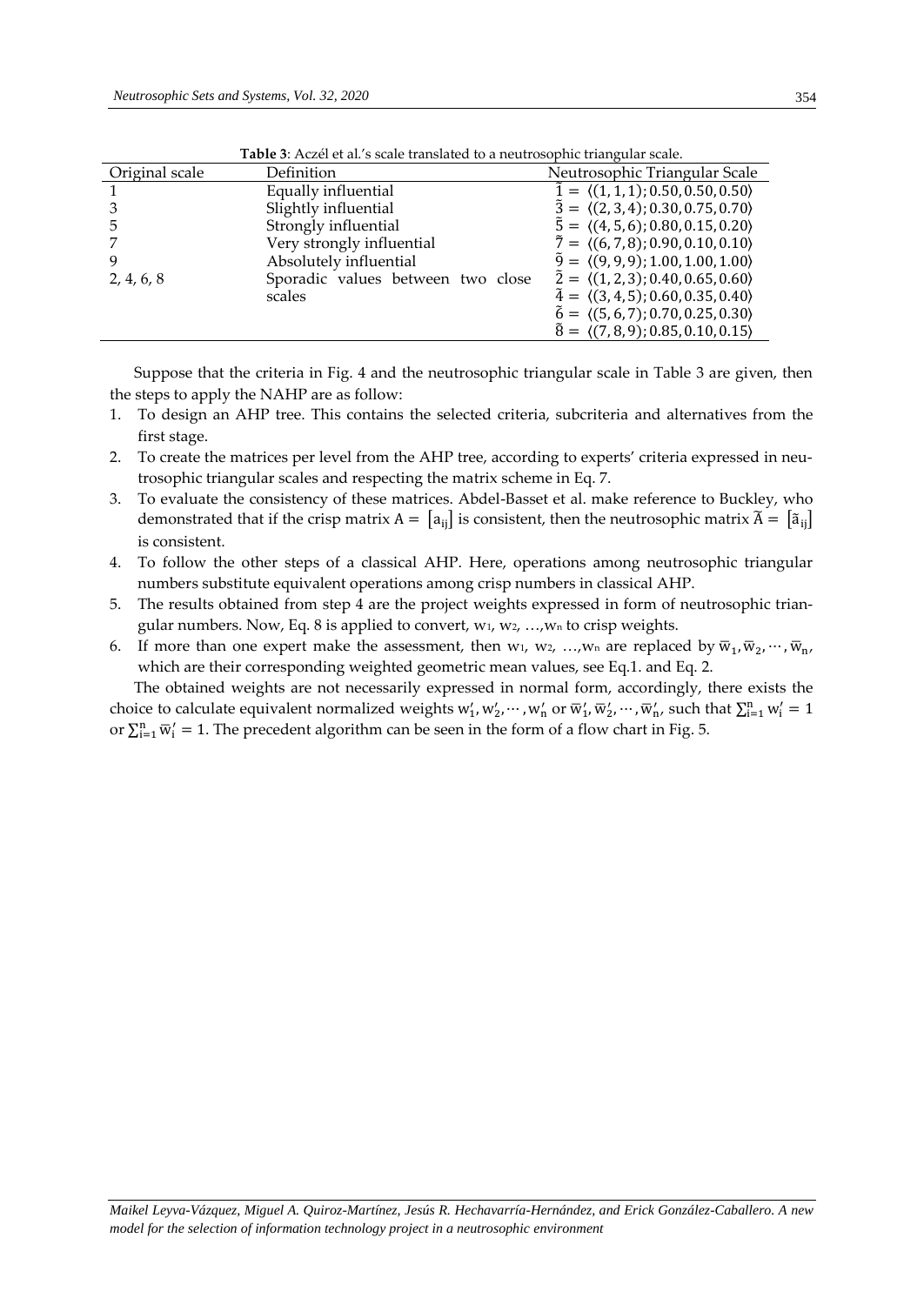

**Figure 5**: Flow chart of the NAHP algorithm.

Let us remark that in Abdel-Basset's method, Ã is converted in A and later they continue applying classical AHP to A. In contrast, in the proposed model, data is converted to numeric value only in the last step. This way seems to be more acceptable because imprecision is kept throughout all the calculations.

The third stage consists of the application of a zero-one linear programming problem defined as follows:

Max  $f(x) = w_1 x_1 + w_2 x_2 + \cdots + w_n x_n$ Subject to:  $x_i \in B$ 

See that the problem defined in Eq. 10 is a particular case of that appeared in Eq. 6.

Where,  $x_i = \begin{cases} 1 \\ 0 \end{cases}$ , if Project i is selected <sup>0</sup> , otherwise and wi are the weights per project obtained from stage 2.

(10)

The purpose of this stage is to select the best projects, which optimally satisfy the constraints imposed by B, considering the weights obtained from NAHP.

## **4 Application of the model to an example**

This section contains an example to illustrate the application of the model to a particular case of project selection. The authors simplified this example significantly for the sake of facilitating readers' comprehension.

Once the BSC model and the first stage are concluded, suppose that two project assessment criteria have been chosen; they are financial perspectives and internal processes, see Fig. 6.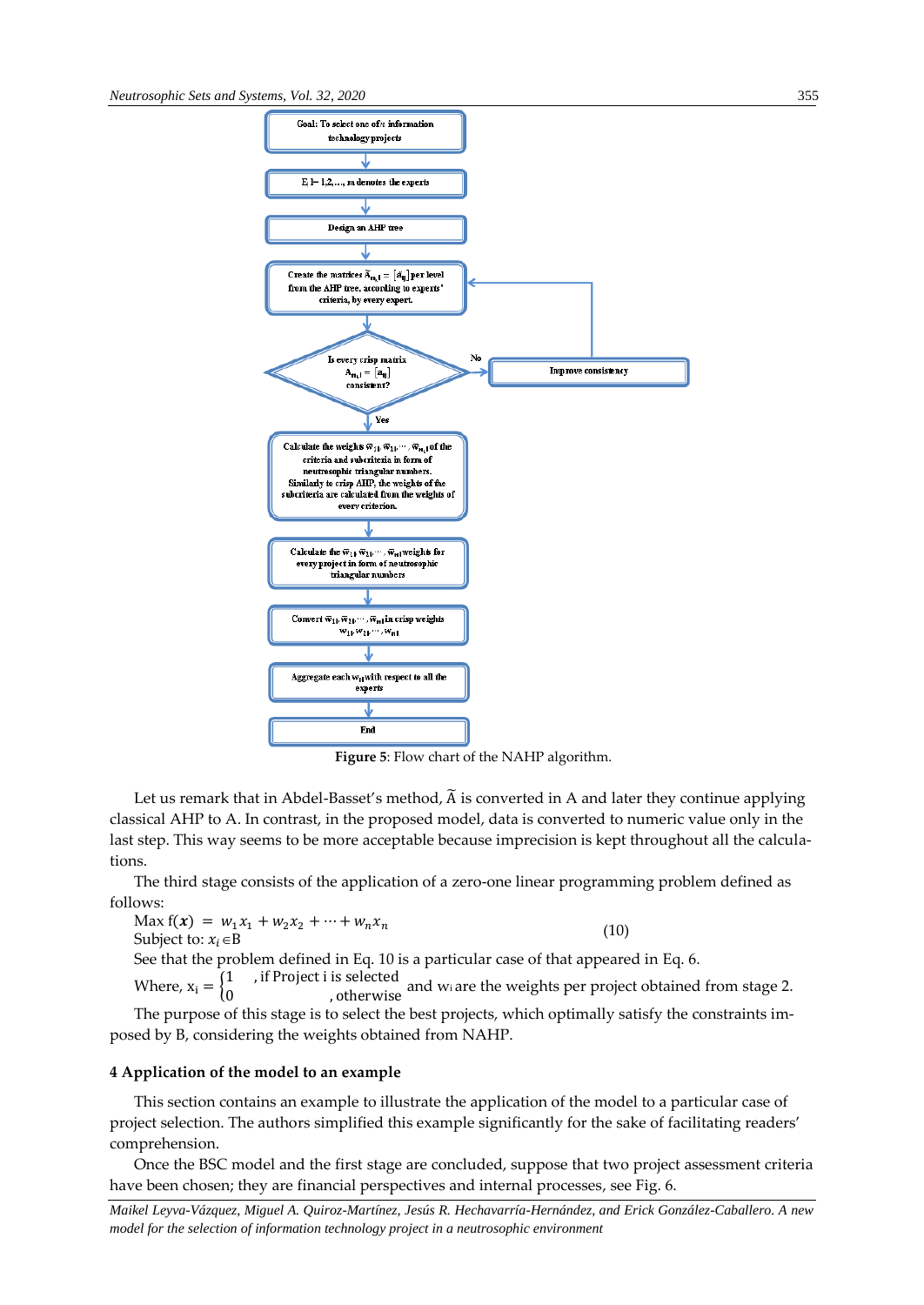To apply the AHP technique in the second stage, the elements of the problem were hierarchically structured. The goal appears on top of the tree, criteria to evaluate the goal were situated in the intermediate level and alternatives to reach that goal are on the bottom. Where, the goal is to assess IT projects, the intermediate level contains three criteria, viz., cost, project time span and profit and the bottom contain the three potential projects, called Project 1, Project 2 and Project 3. The tree is depicted in Fig. 7.

The expert expresses its criteria by means of the linguistic terms summarized in Tab. 3. The criteria defined in the intermediate level are pair-wise linguistically compared to determine their relative importance to achieve the objective.

Later, neutrosophic evaluations in the third column of Tab. 3 substitute their equivalent linguistic terms. Experts' evaluations can be seen in Tab. 4.



**Figure 6**: Selected criteria for the example



**Figure 7**: AHP tree of the example

| Table 4: Reciprocal matrix corresponding to the second level |                                     |  |  |  |  |  |
|--------------------------------------------------------------|-------------------------------------|--|--|--|--|--|
|                                                              | Profit<br>Project Time span<br>∑ost |  |  |  |  |  |
| Cost                                                         |                                     |  |  |  |  |  |
| Project time span                                            | $\tilde{2} - 1$                     |  |  |  |  |  |
| Profit                                                       |                                     |  |  |  |  |  |

*Maikel Leyva-Vázquez, Miguel A. Quiroz-Martínez, Jesús R. Hechavarría-Hernández, and Erick González-Caballero. A new model for the selection of information technology project in a neutrosophic environment*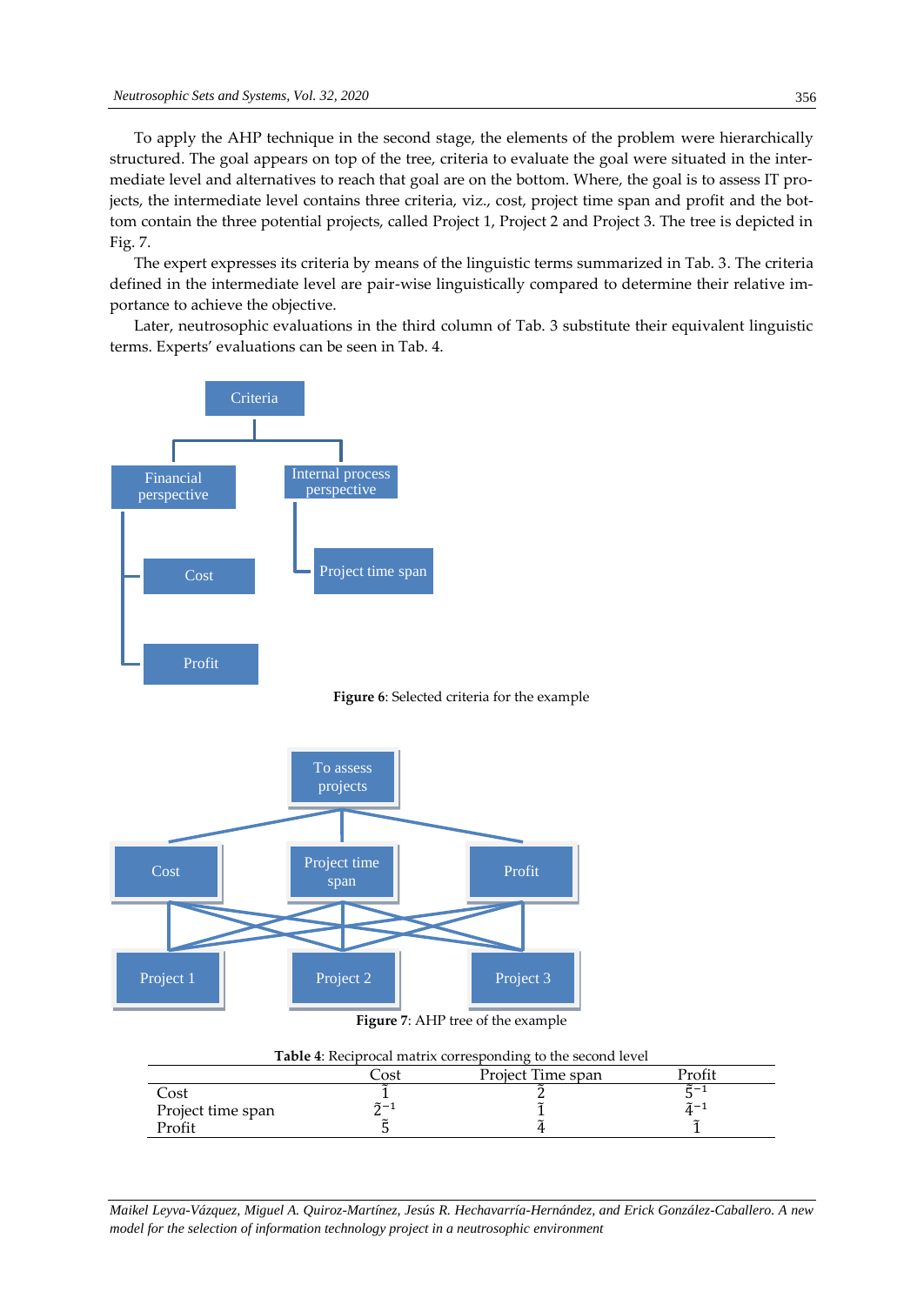See that evaluations contain the uncertainty and imprecision proper of neutrosophic set theory and hence the results are more realistic than those obtained from the classical Aczél et. al.'s AHP technique, now experts can include the indeterminacy term. Also, let us observe that the inverse of the singlevalued triangular neutrosophic numbers can be calculated by using the inversion operator defined in Def. 4.

In this example, Cost is assessed with a value between equally and slightly more influential than Project time span, Profit is strongly more influential than Cost and Profit is evaluated between slightly and strongly more influential than Project time span. When the last three criteria comparisons are analyzed, let us note a certain degree of inconsistency, where it is expected that Profit is at least strongly more influential than the Project time span.

To measure the neutrosophic reciprocal matrix consistency, it is sufficient to calculate the CI of the crisp matrix, where  $\tilde{a}_{ii}$  is substituted by  $a_{ii}$ , according to the theorem proved in [9], which says that given a fuzzy reciprocal matrix of fuzzy numbers  $\bar{a}_{ij} = (\alpha_{ij}/\beta_{ij}/\gamma_{ij}/\delta_{ij})$ , when choosing  $a_{ij} \in [\beta_{ij}, \gamma_{ij}]$ , if the matrix  $\left( a_{ij}\right) _{ij}$  is consistent then  $\left( \bar{a}_{ij}\right) _{ij}$  is also consistent.

Now on, the *eig* function coded in Octave 4.2.1 shall be used for estimating  $\lambda_{\text{max}}$ , in this case, CI = 9.0404%<10%, i.e., the matrix is consistent.

The values per row are summed and the weights are calculated. The results were summarized in Tab. 5.

|                   | Table 5: Sum per row and neutrosophic triangular weights in the second level criteria |                                                           |                                                        |  |  |  |  |  |
|-------------------|---------------------------------------------------------------------------------------|-----------------------------------------------------------|--------------------------------------------------------|--|--|--|--|--|
| Weight<br>Row sum |                                                                                       |                                                           |                                                        |  |  |  |  |  |
| Cost              |                                                                                       | $\langle 2.17, 3.20, 4.25 \rangle$ ; 0.40, 0.65, 0.60>    | $\langle (0.12, 0.21, 0.36); 0.40, 0.65, 0.60 \rangle$ |  |  |  |  |  |
| Project           | time                                                                                  | $\langle (1.53, 1.75, 2.33); 0.40, 0.65, 0.60 \rangle$    | $\langle (0.08, 0.12, 0.12); 0.40, 0.65, 0.60 \rangle$ |  |  |  |  |  |
| span              |                                                                                       |                                                           |                                                        |  |  |  |  |  |
| Profit            |                                                                                       | $\langle (8.00, 10.0, 12.0); 0.50, 0.50, 0.50 \rangle$    | $\langle (0.43, 0.67, 1.03); 0.40, 0.65, 0.60 \rangle$ |  |  |  |  |  |
| Total             |                                                                                       | $\langle (11.70, 14.95, 18.58); 0.40, 0.65, 0.60 \rangle$ | $\langle (0.63, 1.00, 1.59); 0.40, 0.65, 0.60 \rangle$ |  |  |  |  |  |

Tabs. 6, 7 and 8 contain reciprocal matrices for the third level and their weights. Where, Tab. 6 is related to the Cost, Tab. 7 with Project time span and Tab. 8 with Profit. The CIs of these matrices are, 5.1558%, 0.53269% and 0.53269%, respectively.

|         |                       |                         |                      | Table v. Recibiveal matrix of the time fever related to Cost and their weights. |
|---------|-----------------------|-------------------------|----------------------|---------------------------------------------------------------------------------|
|         | Project 1             | Project 2               | Project <sub>3</sub> | Weight                                                                          |
| Project |                       |                         |                      | $\langle (0.31, 0.50, 0.79); 0.40, 0.65, 0.60 \rangle$                          |
| Project | $\tilde{2}$ -1        |                         |                      | $\langle (0.27, 0.41, 0.63); 0.40, 0.65, 0.60 \rangle$                          |
| Project | $\tilde{\epsilon}$ -1 | $\tilde{\mathbf{r}}$ -1 |                      | $\langle (0.07, 0.09, 0.12); 0.40, 0.65, 0.60 \rangle$                          |

**Table 6**: Reciprocal matrix of the third level related to Cost and their weights.

| Table 7: Reciprocal matrix of the third level related to Project time span and their weights. |
|-----------------------------------------------------------------------------------------------|
|-----------------------------------------------------------------------------------------------|

|         | Proiect 1 | Proiect 2             | Project3       | Weight                                                  |
|---------|-----------|-----------------------|----------------|---------------------------------------------------------|
| Project |           | $\tilde{\epsilon}$ -1 | $\tilde{2}$ -1 | $\langle (0.09, 0.13, 0.23); 0.40, 0.65, 0.60 \rangle$  |
|         |           |                       |                |                                                         |
| Project |           |                       |                | $\langle (0.35, 0.61, 1.02) ; 0.40, 0.65, 0.60 \rangle$ |
|         |           |                       |                |                                                         |
| Project |           | $\tilde{2}$ -1        |                | $\langle (0.14, 0.26, 0.51); 0.40, 0.65, 0.60 \rangle$  |
|         |           |                       |                |                                                         |

| <b>Table 8</b> Reciprocal matrix of the third level related to Profit and their weights. |                |           |          |                                                        |  |  |
|------------------------------------------------------------------------------------------|----------------|-----------|----------|--------------------------------------------------------|--|--|
|                                                                                          | Project 1      | Project 2 | Project3 | Weight                                                 |  |  |
| Project                                                                                  |                |           |          | $\leq$ (0.35, 0.61, 1.02); 0.40, 0.65, 0.60>           |  |  |
| Project                                                                                  | $\zeta - 1$    |           | $5 - 1$  | $\langle (0.09, 0.13, 0.23); 0.40, 0.65, 0.60 \rangle$ |  |  |
| Project                                                                                  | $\tilde{2}$ -1 |           |          | $\langle (0.14, 0.26, 0.51); 0.40, 0.65, 0.60 \rangle$ |  |  |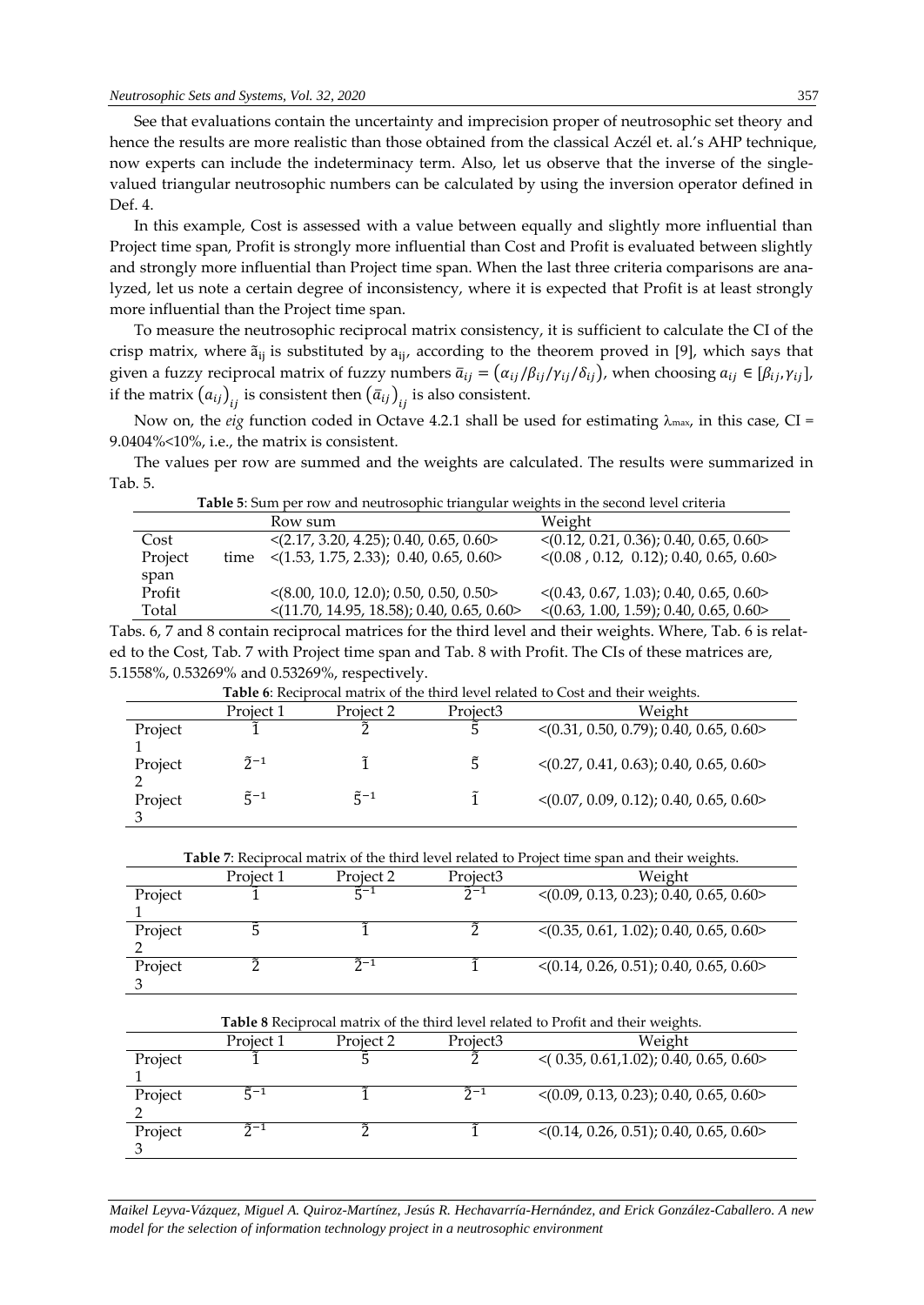| Table 9: Global weight matrix |                                      |                                      |                                      |                                      |  |
|-------------------------------|--------------------------------------|--------------------------------------|--------------------------------------|--------------------------------------|--|
|                               | Costs                                | Project time span                    | Profits                              | Global Weight                        |  |
| Project 1                     | $\langle (0.31, 0.50, 0.79) \rangle$ | $\langle (0.09, 0.13, 0.23) \rangle$ | $\langle (0.35, 0.61, 1.02) \rangle$ | $\langle (0.19, 0.53, 1.36) \rangle$ |  |
|                               | 0.40, 0.65, 0.60                     | 0.40, 0.65, 0.60                     | 0.40, 0.65, 0.60                     | 0.40, 0.65, 0.60                     |  |
| Project 2                     | $\langle (0.27, 0.41, 0.63) \rangle$ | $\langle (0.35, 0.61, 1.02) \rangle$ | $\langle (0.09, 0.13, 0.23) \rangle$ | $\langle (0.10, 0.25, 0.59) \rangle$ |  |
|                               | 0.40, 0.65, 0.60                     | 0.40, 0.65, 0.60                     | 0.40, 0.65, 0.60                     | 0.40, 0.65, 0.60                     |  |
| Project 3                     | $\langle (0.07, 0.09, 0.12) \rangle$ | $\langle (0.14, 0.26, 0.51) \rangle$ | $\langle (0.14, 0.26, 0.51) \rangle$ | $\langle (0.08, 0.22, 0.63) \rangle$ |  |
|                               | 0.40, 0.65, 0.60                     | 0.40, 0.65, 0.60                     | 0.40, 0.65, 0.60                     | 0.40, 0.65, 0.60                     |  |
| Criterion                     | $\langle (0.12, 0.21, 0.36) \rangle$ | $\langle (0.08, 0.12, 0.12) \rangle$ | $\langle (0.43, 0.67, 1.03) \rangle$ |                                      |  |
| Weight                        | 0.40, 0.65, 0.60                     | 0.40, 0.65, 0.60                     | 0.40, 0.65, 0.60                     |                                      |  |

Tab. 9 contains the global weight matrix, which is calculated similarly to the crisp case, where the algebra of crisp values is substituted by its equivalent neutrosophic one.

Now, let us calculate crisp global weights of projects applying Eq. 8 to elements in Tab. 9 and normalizing, they are 0.52658 for Project 1, 0.23797 for Project 2 and 0.23545 for Project 3.

Evidently, according to the obtained weights, the projects can be ranked in the following order, Project  $1 >$  Project  $2 >$  Project 3.

Additionally, in the third stage, if the decision-makers have to make the choice about what projects should be carried out, which satisfies some constraints, the precedent weights can be used as inputs in the optimization problem.

Suppose the manager counts on a total budget of \$9000. In case of approval, \$3000 must be spent in Project 1, \$3500 in Project 2 and \$5000 in Project 3. As well, the total possible number of man-hour is 1100 and it is known that Project 1 needs 1000, Project 2 needs 200 and Project 3 needs 700.

Then, none, one, two or all of the three projects can be selected, always that they satisfy the restrictions imposed on the problem. Our goal is to optimize this selection, i.e., the project or projects which can be simultaneously carried out have to be selected and then to maximize the benefits.

Formally, let us define three variables  $x_i$ ,  $i = 1, 2, 3$  as follows:

 $x_i = \begin{cases} 1 \\ 0 \end{cases}$ , if Project i is selected

0 , otherwise

Let us divide the data by their upper bounds for calculating with dimensionless magnitudes. Hence, the mathematical problem is the following:

Max  $f(x) = w_1 x_1 + w_2 x_2 + w_3 x_3$ 

Subject to:

 $(3000/9000)x_1 + (3500/9000)x_2 + (5000/9000)x_3 \le 1$  (Budget constraint)

 $(1000/1100)x_1 + (200/1100)x_2 + (700/1100)x_3 \le 1$  (Man-hour constraint)

 $w_1$  = 0.52658,  $w_2$  = 0.23797 and  $w_3$  = 0.23545 are the previously calculated project weights.

This is a problem of zero-one linear programming. The best solution is  $\mathbf{x} = (1, 0, 0)$ , i.e., the best option is to only select Project 1.

### **Conclusion**

To select appropriately an information technology project is generally a complex task and at the same time an unavoidable one because this kind of project is essential for many companies. One of the difficulties arisen by decision makers is the environmental uncertainty and limitations of the existent assessment systems. In this paper, the neutrosophy theory was chosen, which allows us to deal with uncertainty and imprecision for IT project selection. [Analytic hierarchy process](http://www.tucson.ars.ag.gov/icrw/Proceedings/Steiguer.pdf) is the technique for making complex decisions. Then, the proposed model is based on a neutrosophic [analytic hierarchy](http://www.tucson.ars.ag.gov/icrw/Proceedings/Steiguer.pdf)  [process.](http://www.tucson.ars.ag.gov/icrw/Proceedings/Steiguer.pdf) This technique was complemented with a balanced scorecard model for determining the IT selection criteria and zero-one linear programming to make the best feasible choice of projects. Finally, an example was used for illustrating the advantages that were obtained from integrating these four tools. It is necessary to emphasize that this model is unique to the set of information technology project selection models, as it was reviewed by the authors in the literature on that subject and it is particularly adjusted for solving the problem of IT project selection.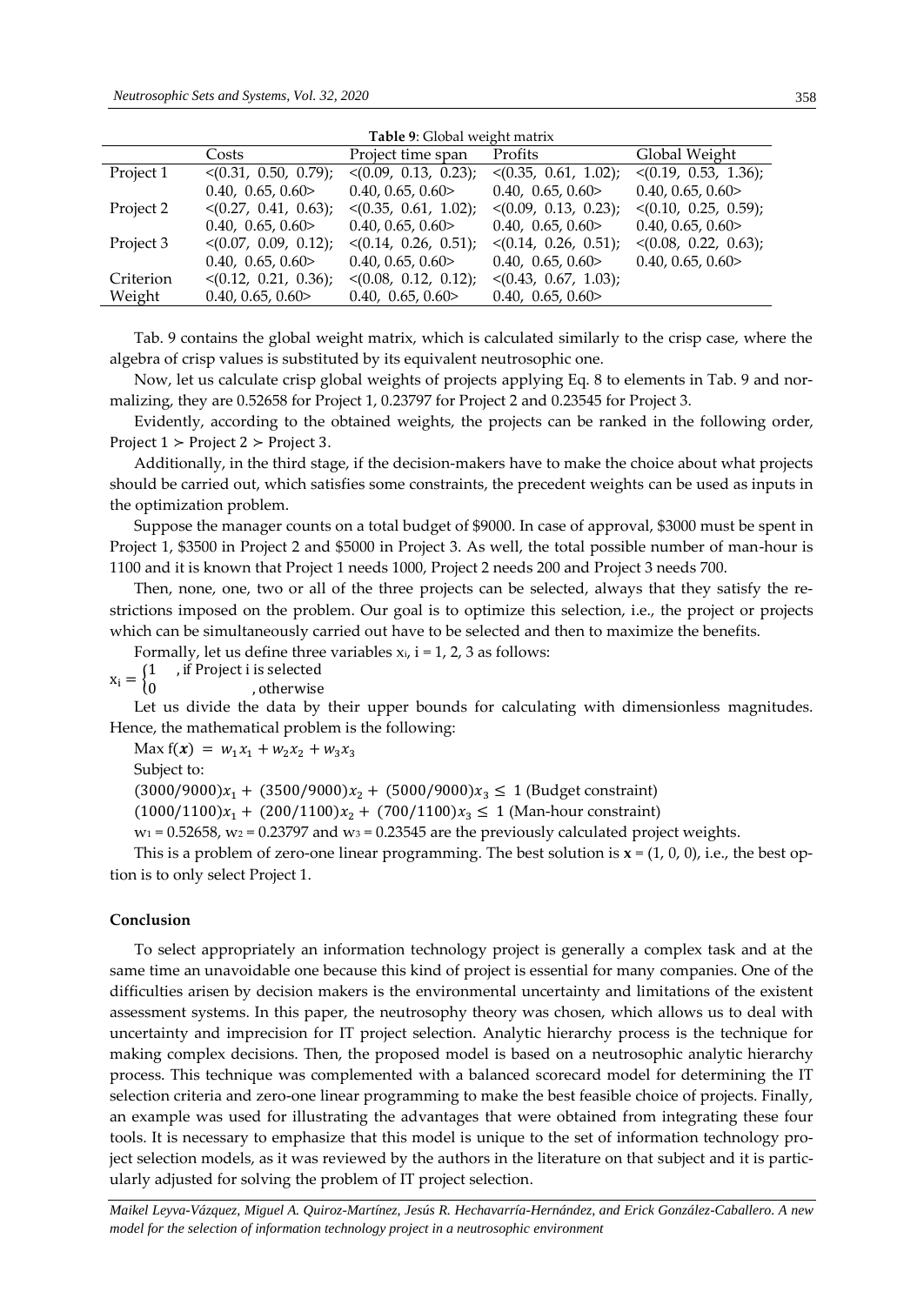# **References**

- 1. Project-Management-Institute. (2004). *A guide to the project management body of knowledge (Official Spanish translation)*: PMI.
- 2. Bergman, M., and Mark, G. (2002). Exploring the Relationship between Project Selection and Requirements Analysis: An Empirical Study of the New Millennium Program. In *Requirements Engineering, 2002, Proceedings IEEE Joint International Conference* (pp. 247-254): IEEE.
- 3. Project-Management-Institute. (2006). *The Standard for Program Management*: PMI.
- 4. Project Management Institute (2006) The Standard for Portfolio Management, *PMI*.
- 5. Bonham, S. S. (2005). *IT project portfolio management. Effective project management series*: Artech House.
- 6. Kersten, B., and Verhoef, C. (2003). IT portfolio management: A banker's perspective on IT. *Cutter IT Journal, 16*(4), 27-33.
- 7. Zhou, B. (2007). *Enterprise Information Technology Project Portfolio Selection Through System Dynamics Simulations*. Massachusetts Massachusetts Institute of Technology.
- 8. Kendall, G. I., and Rollins, S. C. (2003). *Advanced Project Portfolio Management and the PMO: Multiplying ROI at Warp Speed*: International Institute for Learning.
- 9. Erdogmus, H., Favaro, J., and Halling, M. (2006). Valuation of Software Initiatives Under Uncertainty: Concepts, Issues, and Techniques. In *Value-Based Software Engineering*: Springer.
- 10. Pérez, B. (2009). Enterprises do not known planning (In Spanish), Consulted on May 8, 2009*. El País*, from http://www.cincodias.com/articulo/empresas/empresas-saben-planificar/20090518cdscdiemp\_11/cdsemp/
- 11. Fernández-Carazo, A., Gómez-Núñez, T., Guerrero-Casas, F. M., and Caballero-Fernández, R. (2008). Evaluation and classification of the techniques used by organizations in the last decades to select projects (In Spanish). *Revista de métodos cuantitativos para la economía y la empresa, 5*(1), 67–115.
- 12. Moore, J. R., and Baker, N. R. (1969). An analytic approach to scoring model design-application to research and development project selection. *IEEE Transactions on Engineering Management, 16*(3), 90-98.
- 13. Eilat, H., Golany, B., and Shtub, A. (2006). R&D project evaluation: An integrated DEA and balanced scorecard approach. *The International Journal of Management Science, 36*(5), 895-912.
- 14. Sommerville, I. (2005). *Software Engineering (In Spanish)* (Seventh ed.). Madrid: Pearson Educación.
- 15. Pells, D. L. (2008). Seven Good Reasons for the Rapid Growth of Project Management in IT and why that Trend will Continue. *PM World Today, 10*(4), 1-14.
- 16. Aczél, J., and Saaty, T. L. (1983). Procedures for Synthesizing Ratio Judgments. *Journal of Mathematical Psychology, 27*(1), 93-102.
- 17. Buckley, J. J. (1985). Fuzzy hierarchical analysis. *Fuzzy Sets and Systems, 17*(1985), 233-247.
- 18. Buckley, J. J., Feuring, T., and Hayashi, Y. (2001). Fuzzy hierarchical analysis revisited. *European Journal of Operational Research, 129*(2001), 48-64.
- 19. Abdel-Basset, M., Mohamed, M., and Smarandache, F. (2018). An Extension of Neutrosophic AHP–SWOT Analysis for Strategic Planning and Decision-Making. *Symmetry, 10*(4), 116.
- 20. Smarandache, F. (1998). *Neutrosophy: Neutrosophic Set, Logic, Probability and Statistics*. Ann Arbor, Michigan: ProQuest Learning.
- 21. Sadi-Nezhad, S. (2017). A state-of-art survey on project selection using MCDM techniques. *Journal of Project Management, 2*(1), 1-10.
- 22. Polat, G., Damci, A., Gurgun, A. P., and Demirli, I. (2016). Urban renewal project selection using the integration of AHP and PROMETHEE approaches. *Procedia Engineering, 164*, 339-346.
- 23. Luo, S. Z., Cheng, P. F., Wang, J. Q., and Huang, Y. J. (2017). Selecting project delivery systems based on simplified neutrosophic linguistic preference relations. *Symmetry, 9*(8), 151.
- 24. Otay, I., and Kahraman, C. (2017). Six sigma project selection using interval neutrosophic TOPSIS. In *Advances in Fuzzy Logic and Technology* (pp. 83-93). Cham: Springer.
- 25. Abdel-Baset, M., Chang, V., Gamal, A., & Smarandache, F. (2019). An integrated neutrosophic ANP and VI-KOR method for achieving sustainable supplier selection: A case study in the importing field. Computers in Industry, 106, 94-110.
- 26. Abdel-Basset, M., Manogaran, G., Gamal, A., & Smarandache, F. (2019). A group decision-making framework based on the neutrosophic TOPSIS approach for smart medical device selection. Journal of medical systems, 43(2), 38.
- 27. Bhutani, K., Kumar, M., Garg, G., and Aggarwal, S. (2016). Assessing IT Projects Success with Extended Fuzzy Cognitive Maps & Neutrosophic Cognitive Maps in comparison to Fuzzy Cognitive Maps. *Neutrosophic Sets and Systems, 12*, 9-19.
- 28. Tejada-Yepez, S. L. (2017). Decision support based on single valued neutrosophic number for information system project selection. *Neutrosophic Sets and Systems, 17*, 39-41.